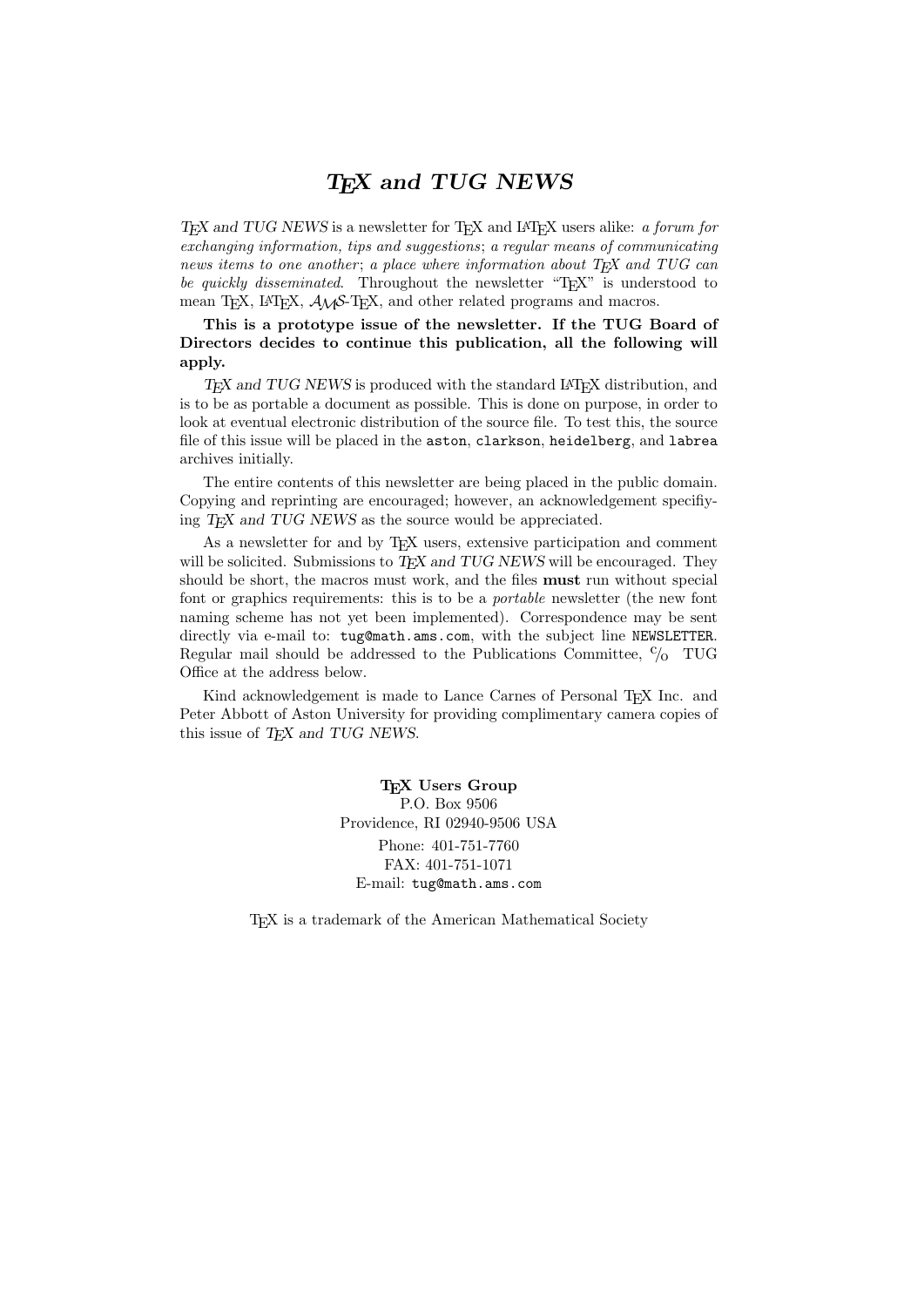### Editorial

#### Welcome to TFX and TUG NEWS!

T<sub>E</sub>X and TUG NEWS is a T<sub>E</sub>X Users Group newsletter to supplement and extend TUG's services to its members. After 12 years of TUG, it's time to expand and change, a recurring theme in the past year, as evidenced in the board's own composition, in the changes introduced into the annual meeting, and in the production of this prototype newsletter.

T<sub>E</sub>X and TUG NEWS is for T<sub>E</sub>X users to communicate with one another, and for the T<sub>EX</sub> Users Group to communicate with its members. It is intended to be a pragmatic source of information: an exchange of news items, columns and comments, letters to the editor, hints and tricks and ideas, the latest comings and goings in the community, books and articles of interest, and so on. As a "proto-Mission Statement," this list is of course provisional.

The  $T_F X$  and TUG NEWS prototype has two purposes: (a) to see what is involved in producing a newsletter; and (b) to get some important board communications/business out to the membership. This issue is atypical as it has a fair amount of category (b) material; these pages will be replaced by regular newsletter columns and articles starting with the first regular issue.

The TUG board has recognized the need for a newsletter for years and, if this prototype issue shows that a newsletter can be fiscally feasible, the board will approve the continuation of the project.

If that approval is given, lots of help will be needed. This is intended to be a users' newsletter. You will be needed to contribute as much as you can, as often as you can, to get this newsletter onto a regular footing. Constructive criticism is always necessary and is invited; find fault and offer an improvement or an alternative. Style and format can only improve over time.

This publication is a prototype in format and in content — even its name may change. Potential items for future regular issues of the newsletter (a bi-monthly publication of 32 pages if we can get sufficient material from the thousands of T<sub>EX</sub> users out there  $\dots$ ) might include: news items of course, regular and/or rotating columns, information exchange, help and advice, etc.

Submissions which have already found a place in this issue include an outline of a handy little LATEX add-on macro file, jeep, pulled together by Peter Stewart. There's a teaser news item from Theo Jurriens on T<sub>E</sub>X in the Soviet Union – with more to come at the EuroT<sub>F</sub>X meeting in September; and an announcement on a new Greek TEX discussion group started up by Yannis Haralambous (Yannis will also be a discussion leader on this topic at the July 1991 TUG Meeting in Dedham).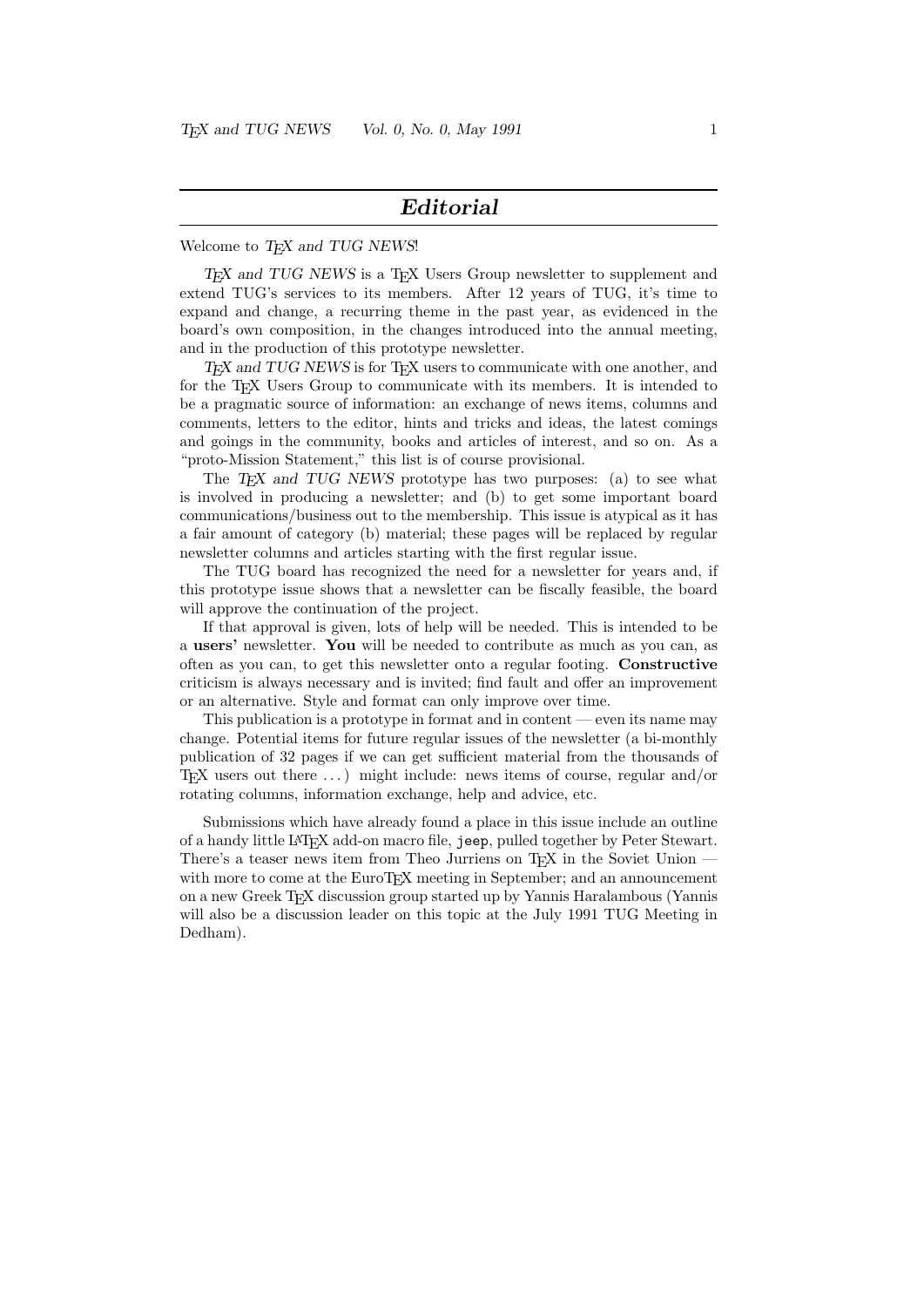There is a general report on the overall changes which have been effected in the organization (pp.  $7-10$ ), and summaries of board actions taken at the last two special board meetings (pp. 11–19). These provide a context for the letters which follow, published at the authors' request.

The most important change affecting the membership is the change from an appointed Board of Directors to an elected board of 15 starting this year. The elections will be open to the entire membership, not just to those attending the Business Meeting at the Annual Meeting. The election procedures and a nomination form are to be found on pp. 25–26 (note that this supersedes information which appeared in TUG boat 12, no. 1).

Regular column editors are being sought, and I've written up a few potential columns as suggestions — one on TeXhax and another with some little tricks using \llap.

And there's an Update on the 12th Annual TUG Meeting: be sure to read it (pp. 28–29), and make plans to join us in July. Other meetings and conferences which might also be of interest to the TEX-using community are listed in the Upcoming Events section.

So, please read on! Make notes in the margins. Volunteers, comments, suggestions, submissions will all be needed if we are to have a successful newsletter. Send all correspondence regarding  $T_F X$  and  $TUG$  NEWS to tug@math.ams.com, with subject line NEWSLETTER. Participate! Bring comments and marked up copies to the July meeting. We'll try to set up some kind of forum for talking about the newsletter  $- I$  don't know how, as the schedule is very tight, but we'll figure something out.

And if you haven't renewed your TUG membership, or know someone who hasn't joined or renewed: the back cover gives you eight great reasons to do so! Circulate the information — and help get more members!

This issue contains contributions from: Barbara Beeton, Regina Girouard, Yannis Haralambous, Doug Henderson, Theo Jurriens, Peter Stewart, and myself. Jackie Damrau and Will Ward receive my thanks for having provided the initial code for the \Section command. And I would like to express heartfelt thanks to Ron Whitney and the TUG office staff for providing material, advice, and reminders on various production aspects I was about to overlook. The prototype is the result of a truly collective effort.

> Christina Thiele Editor, Prototype T<sub>F</sub>X and TUG NEWS May 1991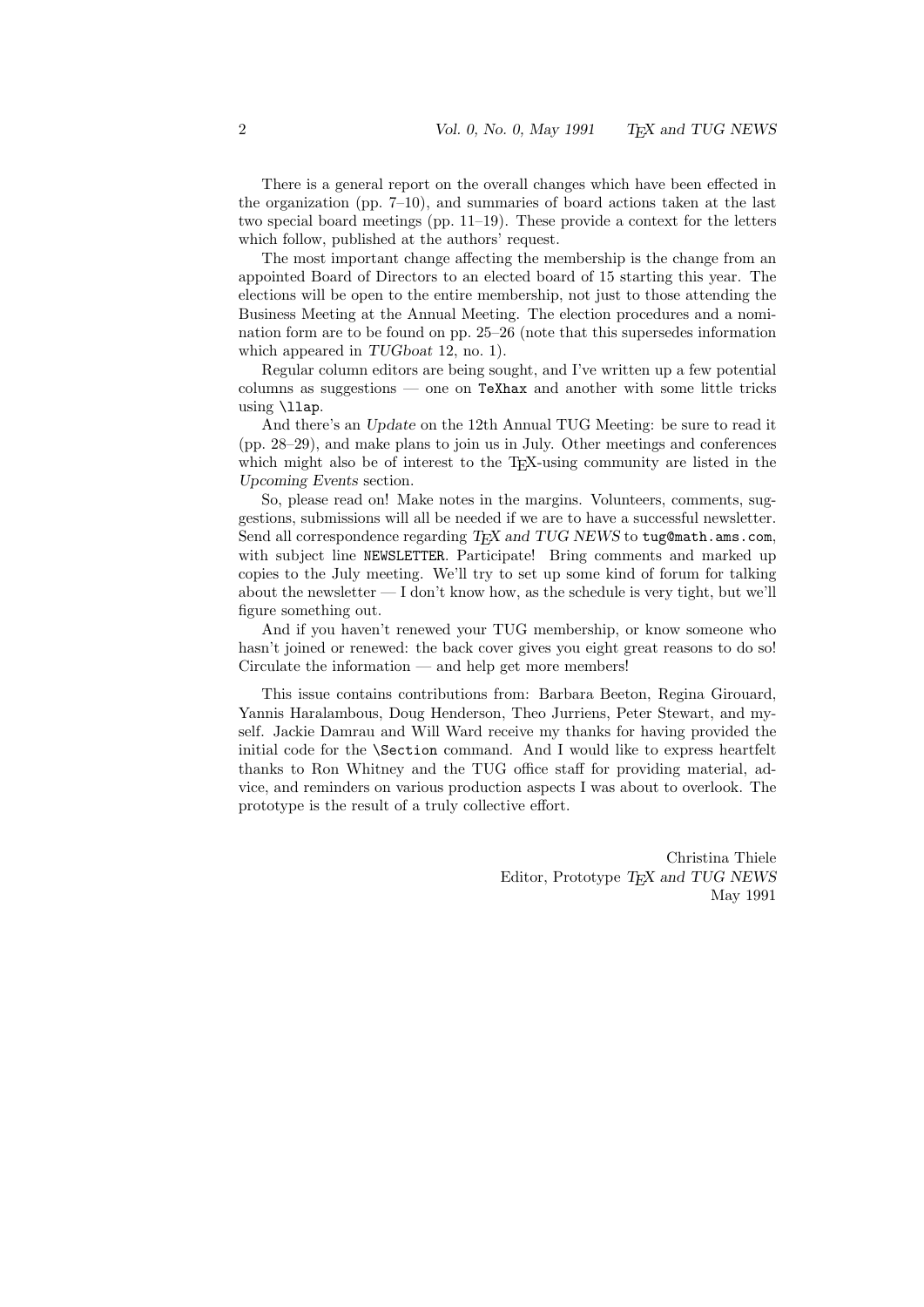## jeep: A General Purpose Style File

### Introduction

Jeep is a LAT<sub>E</sub>X style file written to supplement the standard article and report styles. The name jeep is a continuation of Leslie Lamport's analogy, in which he compares TEX to a racing car and LATEX to a family sedan. The modifications here convert the sedan to a general purpose vehicle — a jeep. The modifications, like the original jeep, are not pretty, but the casual LAT<sub>EX</sub> er can cover a lot of territory with them.

It is important to keep in mind that jeep was not planned; rather it evolved as I expanded my use of IAT<sub>EX</sub>. It has not changed much recently, and it has served me in a variety of applications. But being tailored to my needs, jeep will not necessarily meet all the needs of others.

Nor is jeep an original creation. I am no T<sub>E</sub>Xpert, and my guiding principle has been: never create when you can adapt, and never adapt when you can copy. Thus, jeep is indebted to a number of people who took the trouble to write useful macros and distribute them to the community. Needless to say, the greatest debt is owed to Leslie Lamport for creating LATEX in the first place.

### Features

Full descriptions and explanations on what jeep can do are contained in the file jeep.tex (see end of this article for details). A brief listing is provided here, so that readers can decide whether jeep is for them.

- 1. The default page size is changed to take full advantage of the default North American paper size of  $8\frac{1}{2} \times 11$  in. The dimensions are satisfactory with eleven- and twelve-point type, not so pleasing with ten-point type.
- 2. Commands are provided to allow the user to change the formats of chapter, section, and theorem heads. The default section and subsection heads are made somewhat smaller than in the standard styles, and section numbers are followed by a period.
- 3. At the user's option, equations and theorems may be numbered within sections or subsections.
- 4. The default page style is Lance Berc's three-part header style. It provides for left, right, and center headers and footers, which may be changed at will by the user. The style has been extended to make it useful in creating headers for books.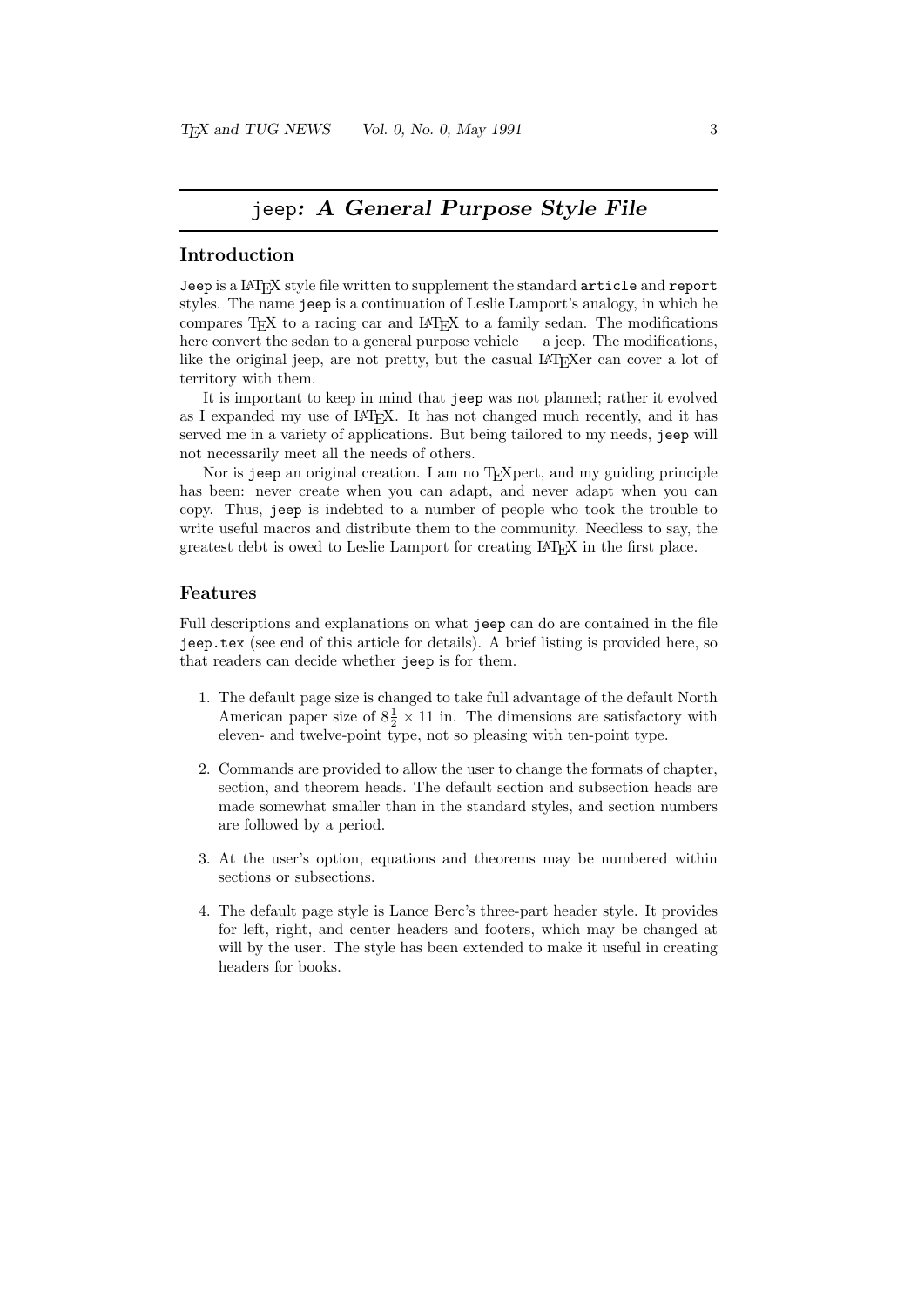- 5. There is a command to alter the page style to put a rule under the headers. The rule may be suppressed on individual pages (usually the first).
- 6. The default numbering of the enumerate environment has been changed to Arabic at all levels.
- 7. The outline environment, a variation of the enumerate environment, puts less space between its items. It is especially suitable for long, nested lists of short items, such as a course outline.
- 8. The \tighttoc command produces a compact table of contents, useful for long journal articles.
- 9. A \symbolnote command produces footnotes marked by the conventional symbols rather than numbers (see  $L^2T_F X$  Manual, §C.7.4). These footnotes are independent of the usual sequence of numbered footnotes, and are especially useful in creating title pages.
- 10. A symboleqn environment creates a displayed equation with "equation number" specified by the user. These equations are independent of the usual sequence of numbered equations. They are useful for referencing local equations in problem sets.
- 11. Modifications by John Hobby make the TFX commands  $\bigcup$ ,  $\bigcup$ , etc. compatible with LATEX.
- 12. A literatim environment, a variation of Lamport's alltt environment, allows commands in a verbatim-like environment.

### Availability

jeep consists of two files: jeep.tex (the documentation) and jeep.sty (the style file). They are available by anonymous ftp from:

- sun.soe.clarkson.edu in the directory pub/tex/latex-style
- thales.cs.umd.edu in the directory pub/jeep

P.W. Stewart University of Maryland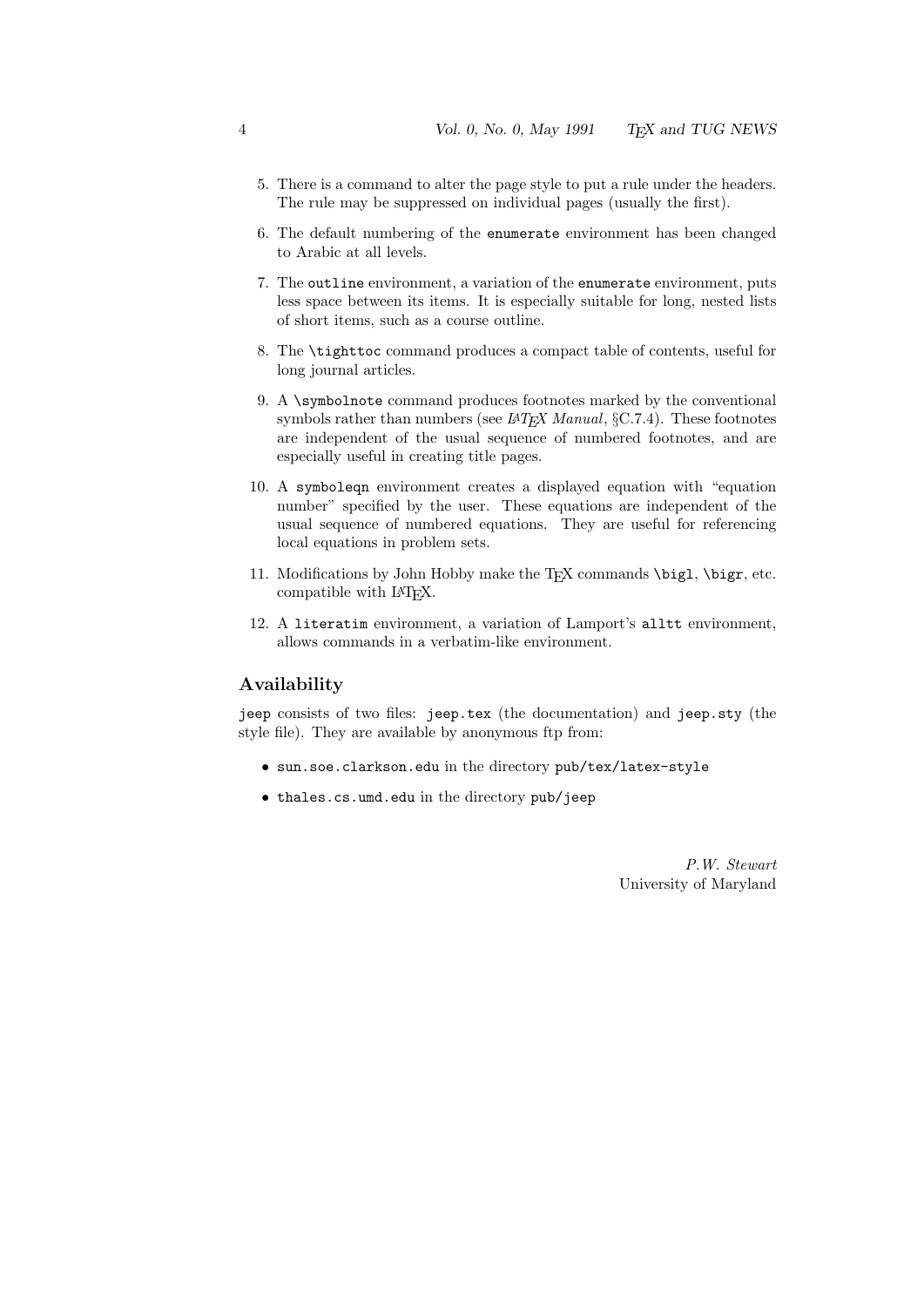### News from Around . . .

### T<sub>E</sub>X in the Soviet Union Theo Jurriens

### Rijksuniversiteit Groningen

Since 1983 I have visited the USSR eleven times. Such visits always give rise to a boom in contacts. One long-standing contact is Dr. Anatoli Urvantsev, former Dean of the Faculty of Mathematics and Computer Science of Novosibirsk University, currently working at the Computing Center; the University is twinned with Stanford University. In November, he spent two weeks in the Netherlands and also attended an NTG meeting in Utrecht. At that meeting he opened his TEX horizons. Thanks to e-mail our contacts have increased and I volunteered to go to Siberia to give a course.

Urvantsev selected 13 students (11 female, 2 male) from the University Computing Center and from a scientific publisher, ranging in age from 20 to 50 (!). Although he promised a good level of English, the reality was a bit different. But thanks to my Dutch friend and translator I survived.

In 6 three-hour sessions I presented the basics of  $\text{LATEX}$ , based on the *principle* of teaching by example. In total, my students worked on 40 exercises. And to my own surprise we succeeded in doing everything.

In groups of two or three students we used ATs to do our job. ArborText was kind enough to supply a full version of  $\mu$ TeX. This version stayed behind and I also left behind a UNIX tape with the latest versions of T<sub>E</sub>X and METAFONT. This tape is now touring the Soviet Union.

So, to stimulate TEX it's necessary to first have an organisation, like CyrTug. In the Soviet Union having enthusiastic people is not enough  $-$  you have to organise. Just before the deadline for this newsletter I heard the good news that CyrTug will be meeting May 22–25, in Moscow.

After my return I helped my Siberian friends solve their T<sub>E</sub>X problems via e-mail. By the end of the year I hope to return, to give seminars in Leningrad, Krasnojarsk and Yakutsk. But before then, I will be giving a more detailed report on my Siberian trip at EuroT<sub>EX</sub> in Paris (Sept. 23–25, 1991).

### New LISTSERV for Greek TFX Users Yannis Haralambous

Université de Lille

A new e-mail discussion list ELLHNIKA has been opened at DHDURZ1 on Bitnet, thanks to DANTE e.V. and especially Joachim Lammarsch. This list is intended to cover the following topics: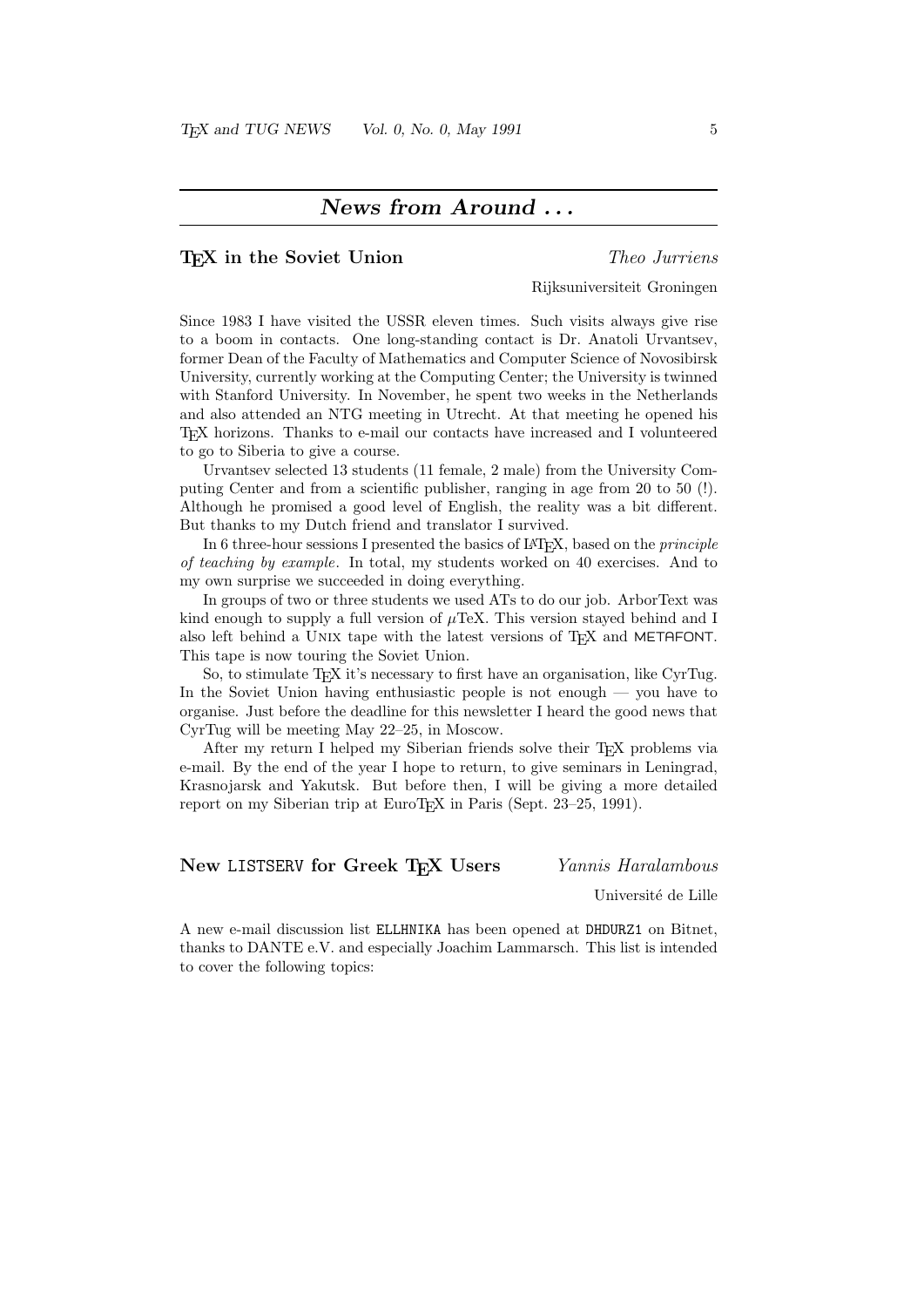- 1. Until the fall of 1991, discussion on a standardization of Greek T<sub>E</sub>X. The two main areas of concern are transliteration of Greek to the Latin alphabet and establishment of a standard Greek font table for TFX.
- 2. General discussion on the relationship between T<sub>E</sub>X, Modern Greek Language and/or Greece.
- 3. General discussion on the use of T<sub>E</sub>X in the world of scholars interested in Ancient Greek.

The languages used in the list are English and (Modern) Greek. A biweekly information bulletin will among other things make an inventory of proposed transliterations which can then be used for messages sent in Greek.

The final goal is to make a complete Greek T<sub>E</sub>X, both for Ancient and Modern Greek with the corresponding LAT<sub>EX</sub> styles, hyphenation patterns and font families. Since discussions on the standardization are open from now until the fall of 1991, every T<sub>EX</sub> user is encouraged to state his/her ideas and opinions by joining our list!

Σᾶς περιμένουμε!

To subscribe send SUB ELLHNIKA to LISTSERV@DHDURZ1.BITNET.

### The Truth about T<sub>E</sub>X Christina Thiele

Carleton University

Have you ever run across articles or descriptions of  $T_F X$  and/or its related programs, and thought the text wasn't quite right? It happens. And TUG would like to do something about it, by providing the author or publisher with more accurate information. So if you do find such items, please send full details to the TUG office,  $\frac{c}{0}$  the Publications Committee, or to tug@math.ams.com, subject line Publications Committee. Provide the correct title of the item and where it was found (a photocopy of the item would be ideal), along with a brief description of the context in which it appeared (an article on word processing, comparison of page makeup programs on PCs, etc.).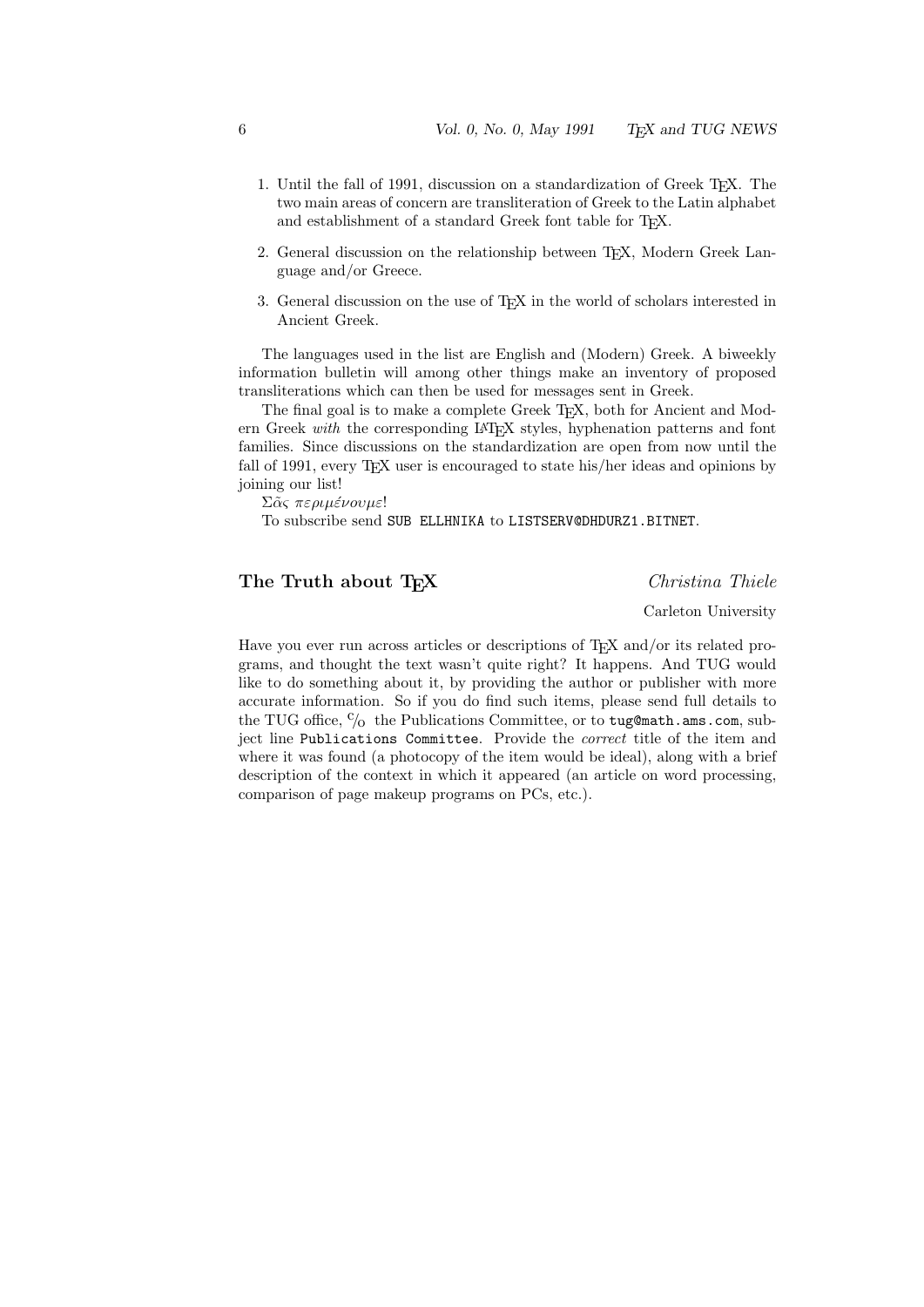### A Message from the Board of Directors

The intent of this note is to help bring into focus the board's actions to provide new leadership and direction for the T<sub>E</sub>X Users Group.<sup>1</sup>

In the past, very little has been reported to the membership about the officers and board of directors, what they do, and how they serve the Users Group. This letter is intended as a start to changing this practice, and relates some specific changes that have occurred recently.

At present the board of directors is composed of the following individuals:

| Nelson Beebe David Fuchs      | Doug Henderson Joachim Lammarsch                                                                                                                                                                                                               |
|-------------------------------|------------------------------------------------------------------------------------------------------------------------------------------------------------------------------------------------------------------------------------------------|
| Barbara Beeton Richard Furuta | Pierre MacKay                                                                                                                                                                                                                                  |
| Lance Carnes Bernard Gaulle   | David Ness                                                                                                                                                                                                                                     |
|                               | Craig Platt                                                                                                                                                                                                                                    |
|                               |                                                                                                                                                                                                                                                |
|                               |                                                                                                                                                                                                                                                |
| Allen Dyer                    |                                                                                                                                                                                                                                                |
|                               | Alan Hoenig<br>Patrick Ion<br>Bart Childs Regina Girouard Cal Jackson<br>Malcolm Clark Roswitha Graham David Kellerman Christina Thiele<br>John Crawford Dean Guenther Donald Knuth Kees v.d. Laan<br>Hope Hamilton David Kratzer Hermann Zapf |

The TEX Users Group articles of incorporation and the bylaws are the foundation of the organization; they form the essence of the Users Group, in both a legal and organizational sense. They include the descriptions of the various groups that make up the Board of Directors, including the Executive and Finance Committees, and some detail as to the specific charges to committees. Since their adoption, significant changes have been made to the bylaws so that they reflect actual practices of TUG or address its future goals.

### New focus

As a piece of software, T<sub>E</sub>X is one of the most ambitious and exciting large-scale projects for typesetting known. It is used actively worldwide. It offers users unprecedented sophistication and quality in typesetting. In its initial form it was outstanding, and in 1989, its creator, Donald E. Knuth, decided to enhance it, to allow it to be used as a multilingual vehicle, extending the range of the input character set to double the size. This work is largely due to the vision of one man, Knuth, who saw fit to improve on the already excellent typesetting

<sup>1</sup>This report was written by Doug Henderson, in consultation with other members of the Board of Directors.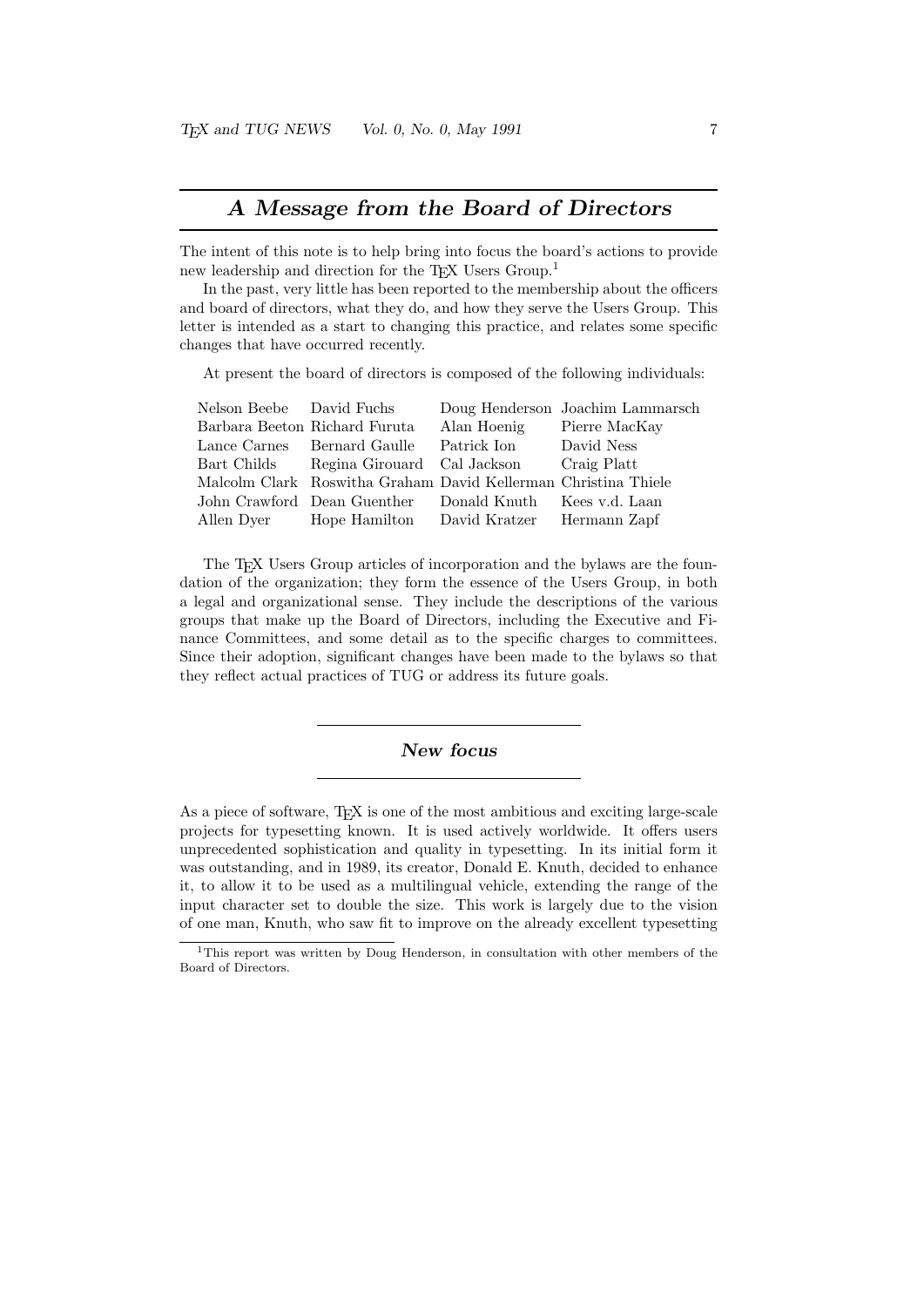software. This vision of T<sub>EX</sub> being used throughout the world was already in place before the changes were made, and the changes ensure that the software environment known as TEX will remain solid in its abilities to give consistent and undeniably excellent typesetting well into the future.

It is interesting to note the parallel between taking something that was good and making it better with respect to our Users Group. The board of directors feels that with the growth in the use and uses of T<sub>E</sub>X it is time to change from a user group that is good to one that is better. To accomplish this we need a clear vision of what it is that the Users Group is to do. The board has one disadvantage when trying to define the role of TUG, because the size of the board means there is a lack of clarity that results from a single viewpoint. Instead there are roughly a dozen or more viewpoints (not all of the 26 board members are actively participating) struggling to find worthy, obtainable goals. However, this disadvantage can also be considered an advantage because with a large board, representing many different types of users and many different types of systems, we can be sure we are considering goals that should benefit the entire T<sub>F</sub>X community.

In recent years the TEX Users Group has not been adequately prepared to respond to new user needs resulting from continually expanding uses of T<sub>E</sub>X throughout the world. The level of participation from our officers and board of directors had declined, and as a result, some stagnation had occurred. To help us focus, as a group, on relevant issues both now and in the future we need to embody our ideas in the form of a Mission Statement. This will allow us to focus on issues that will be supportive of such an overall set of goals, with a better understanding of how to accomplish them.

The summaries of the Cork meeting in 1990 and the special Dedham board meeting in March of 1991 show that the board's work is not easy (see next article). They also show some of the good ideas for making our Users Group better. Some of the ideas that have evolved include selecting an individual who can work as an evangelist for T<sub>EX</sub> throughout the world as our next executive director. We will begin the search for this person as soon as possible. It will be an open selection process inviting all who feel qualified to step forward and claim that their goals of leadership are the same as the needs of the organization. Spreading the word about T<sub>EX</sub> to others and working with the world community to further expand the use of T<sub>E</sub>X are just two such goals.

Some changes

One positive step taken by the board was the formation of a Planning Committee. It is anticipated that this group will come up with a number of suggestions to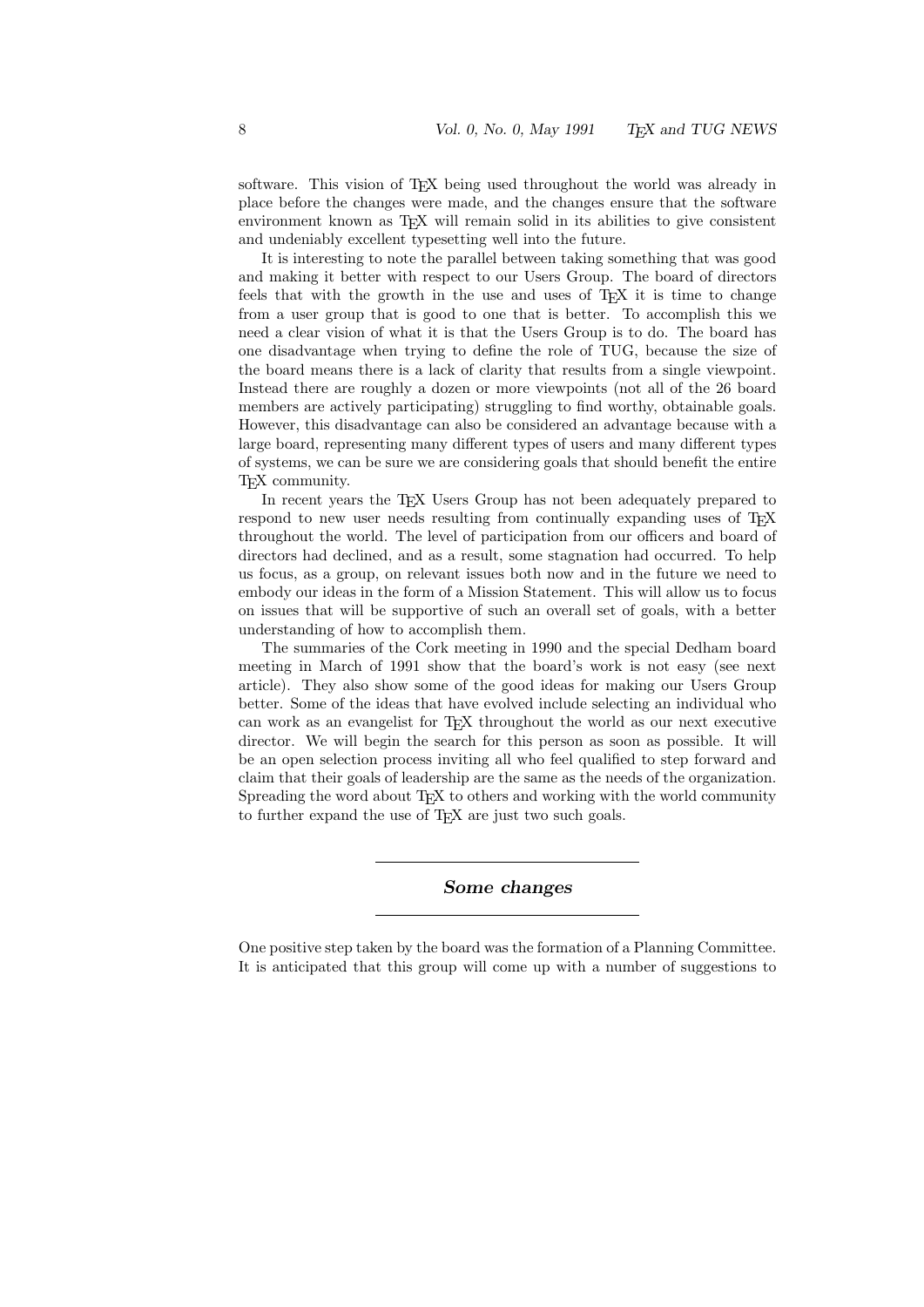help our organization keep pace with the promotion of T<sub>E</sub>X and the T<sub>E</sub>X Users Group while remaining true to the ideas put forth in our mission statement.

Another significant advance for our Users Group was the restructuring of the election procedure to a more democratic process. In the near future, the board of directors will be smaller and it will be an elected body. The voting will take place by a standard mailing to the entire membership. The board felt it was time to move away from voting for officials only at the annual meetings (where at most 5 to 10 percent of the members could participate), to a more open format where all TUG members will be encouraged to vote. In light of this new revitalization of elections, members should keep in mind the significant amount of work that will be required to serve on the board in the future.

Changes have occurred over the last five years that have moved TEX out of the exclusive domain of academia to being accessible to any person with a personal computer. As such, we need to explore ways to reach a very large group of people (roughly 10,000 to 15,000 personal computer users) to encourage them to join our Users Group, which currently totals about 4,000. One way to do this is by offering them advantages that are of interest to T<sub>E</sub>X users, rather than just to implementors or computer programmers. The quote from Gerald Oster in Optical Art 1965 is relevant. "Computer technology has far to go to duplicate the spirit and excitement of art. When such a day is reached, however, it will require an artist to do the programming." This quote was reproduced in TUGboat in 1987 (Vol. 8, no. 1), but is pertinent today for our Users Group. We have the stage set for artists, publishers, and a host of others to start using this incredible typesetting technology. We need to find a way to bring it to them in digestible, less technical terms.

A second information forum, in the form of this newsletter, aims to help bridge the gap between the highly technical and the pragmatic needs of T<sub>E</sub>X users. TUGboat is something we can all be proud of as a scholarly publication for TEX programming and development. Its excellence is due in no small part to the vision and energy of Barbara Beeton and a host of authors and editors. But making TEX usable to a larger segment of the world is also a worthy goal.

We also need to encourage macro development projects such as Frank Mittelbach's reworking of LAT<sub>EX</sub>, which removes much of the difficulty of using T<sub>EX</sub>in-the-rough, so to speak. It is also clear that software developers on personal computer platforms can have a lot to do with the acceptance of TEX by making TEX faster, easier to use, and less complicated to install, and by integrating the different elements of the typical TEX processing cycle—encode, TEX, preview, print—in one package.

It is also time to find the energy to promote the public domain versions of TEX as well as the commercial flavors. With this in mind, the board has recently appointed Jon Radel as our Public Domain Software Coordinator. Jon has been working in an unofficial capacity for some time now, and we appreciate the work he has done and will continue to do for us in the future. Recently, Jon was given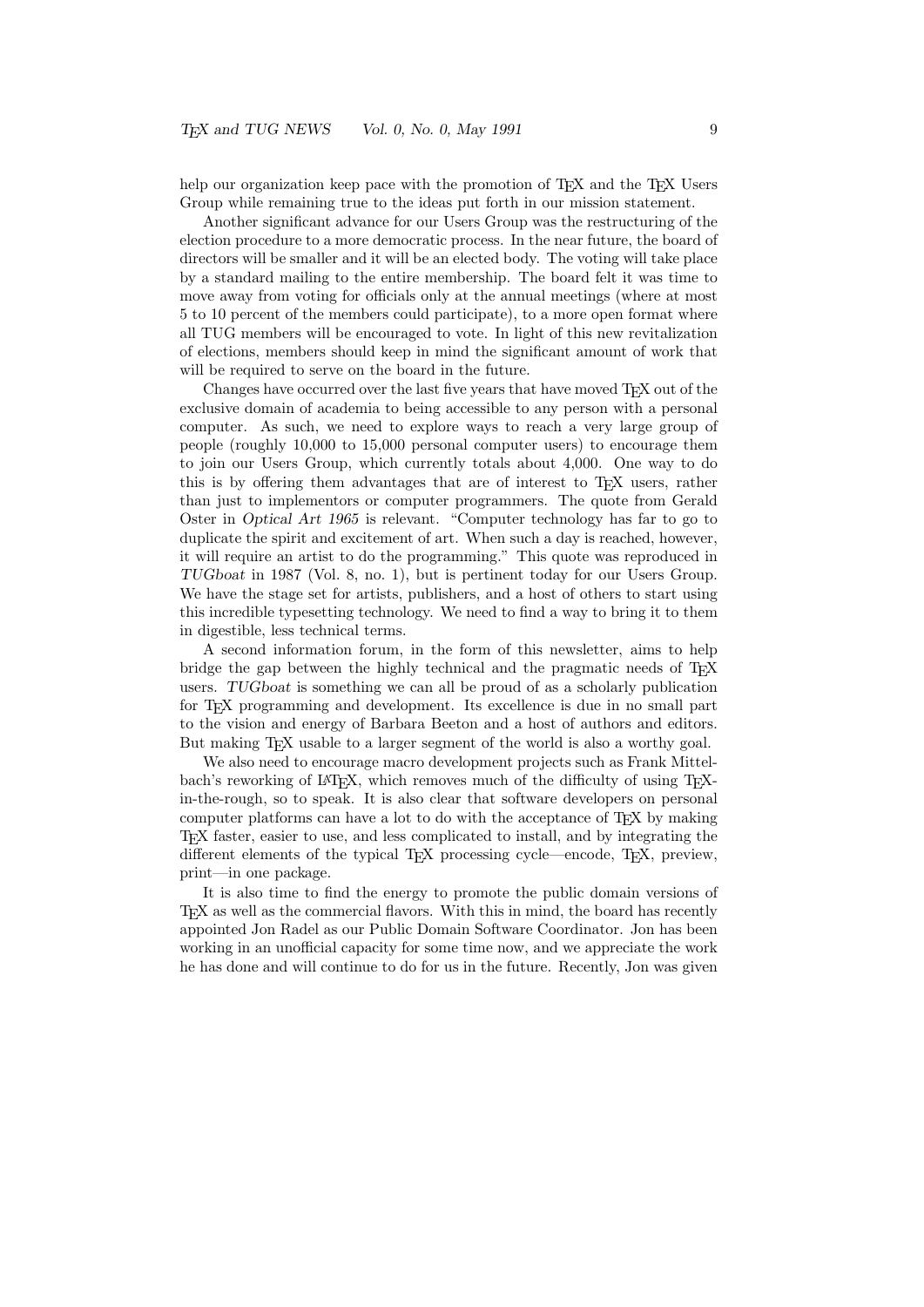a disk duplication machine to help him with his public domain distribution.

Originally, our Users Group was a place for developers to present and exchange ideas about implementing TEX on different machines. Without the past foundation of solid research and development, we would not be at the point we are today, poised for carrying the work further to present T<sub>E</sub>X to the rest of the world — those who are not computer programmers. We are, after all, the TEX Users Group. This is not to say that development work should stop, or be given a diminished role in our Users Group. Instead, we should explore good uses of all the various talents within our group for their particular skills. For instance, one thing that would ensure the continued growth of T<sub>E</sub>X in the near to distant future is to encourage our academic colleagues to become involved with standards committees. We have identified the need for TUG to be involved with font-naming conventions, understanding of and synergism with markup languages such as SGML, and interaction with ODA (Open Document Architecture) and ODIF (Open Document Interchange Format) standards committees. This activity would ensure that TEX is fairly represented in these areas and does not become obsolete by isolation from evolving standards. We should take this to heart and get involved now.

Although there are a few dissenting voices among the board of directors, as evidenced by the resignation of three members who no longer wished to continue on the board, the spirit for the future of TEX and TUG is very good now. With the changes already mentioned, as well as ideas from you, the membership, we can all enjoy the new structures put in place recently, and begin spreading the word. It's also time we started interacting more with other user groups such as UK T<sub>E</sub>X Users Group, DANTE, and GUTenberg in a cooperative spirit.

The word is T<sub>E</sub>X, and the various world Users Groups are the vehicles.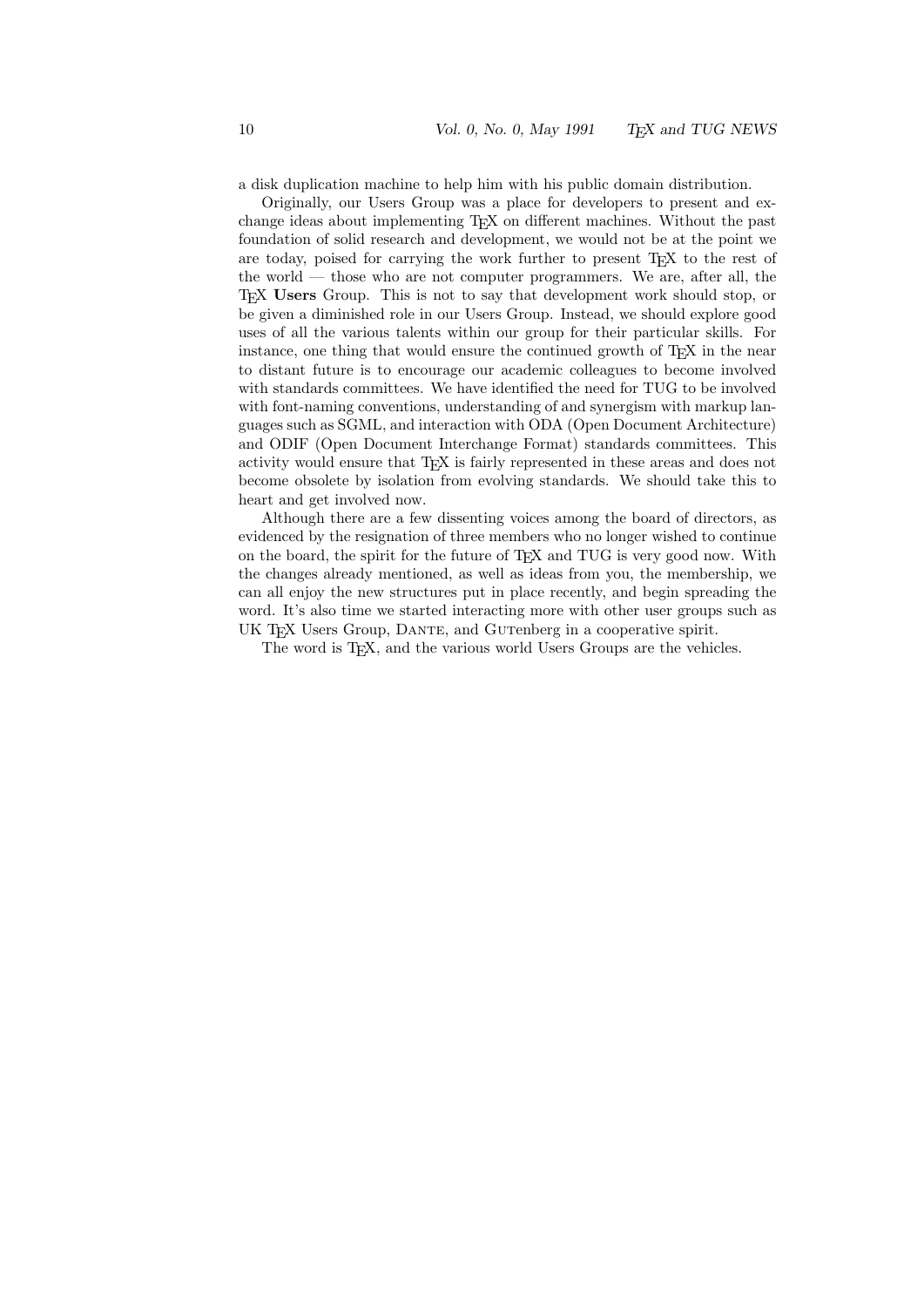### Summary of TUG Board of Directors Meetings

In recognition of the amount of work that must be done as TUG enters its second decade, the TUG Board of Directors held two special sessions after its regular meeting at the June 1990 meeting in Texas. The first special board meeting was held in Cork, Ireland, in September in conjunction with T<sub>E</sub>X90; the second meeting was held in March 1991 in Dedham, Massachusetts. The meetings reflected the feeling that as T<sub>E</sub>X and TUG have grown, the needs of the Users Group are changing and the role that TUG plays must also change. Many of the motions passed at these meetings show the Board's responses to those changes. What follows is a summary of the actions taken at those two meetings.<sup>2</sup>

### Board of Directors Meeting, Sept. 1990

This meeting was held on September 8 and 12, 1990, at University College, Cork, Ireland. Directors in attendance were Nelson Beebe, Barbara Beeton, Malcolm Clark, Allen Dyer, Bernard Gaulle, Regina Girouard, Raymond Goucher, Roswitha Graham, Dean Guenther, Doug Henderson, Alan Hoenig, David Kellerman, Joachim Lammarsch, Kees van der Laan and Christina Thiele. The directors who could not attend this meeting were: Lance Carnes, Bart Childs, John Crawford, David Fuchs, Rick Furuta, Hope Hamilton, Patrick Ion, Cal Jackson, David Kratzer, Pierre MacKay, David Ness and Craig Platt.

#### TUG's Organizational Structure

At the Cork meeting the board voted on several changes to TUG's operating structure to allow for full board participation in TUG's affairs and to provide members with information about board and TUG activities.

First, it was agreed that it would not be appropriate to have a TUG staff member be a member of the Executive committee (EC) and Board of Directors. These bodies could certainly not function effectively without the presence of the Executive Director (ED), but it was agreed that the ED should not be a voting member of either body. Two motions were made by Allen Dyer. The first would remove the ED from membership on the EC (and by default from the Board of Directors) and the second would amend the bylaws to make it clear that the EC works in the place of the board and that it should be responsible to and report

<sup>2</sup>The following summaries were written by Regina Girouard, in consultation with other members of the Board of Directors.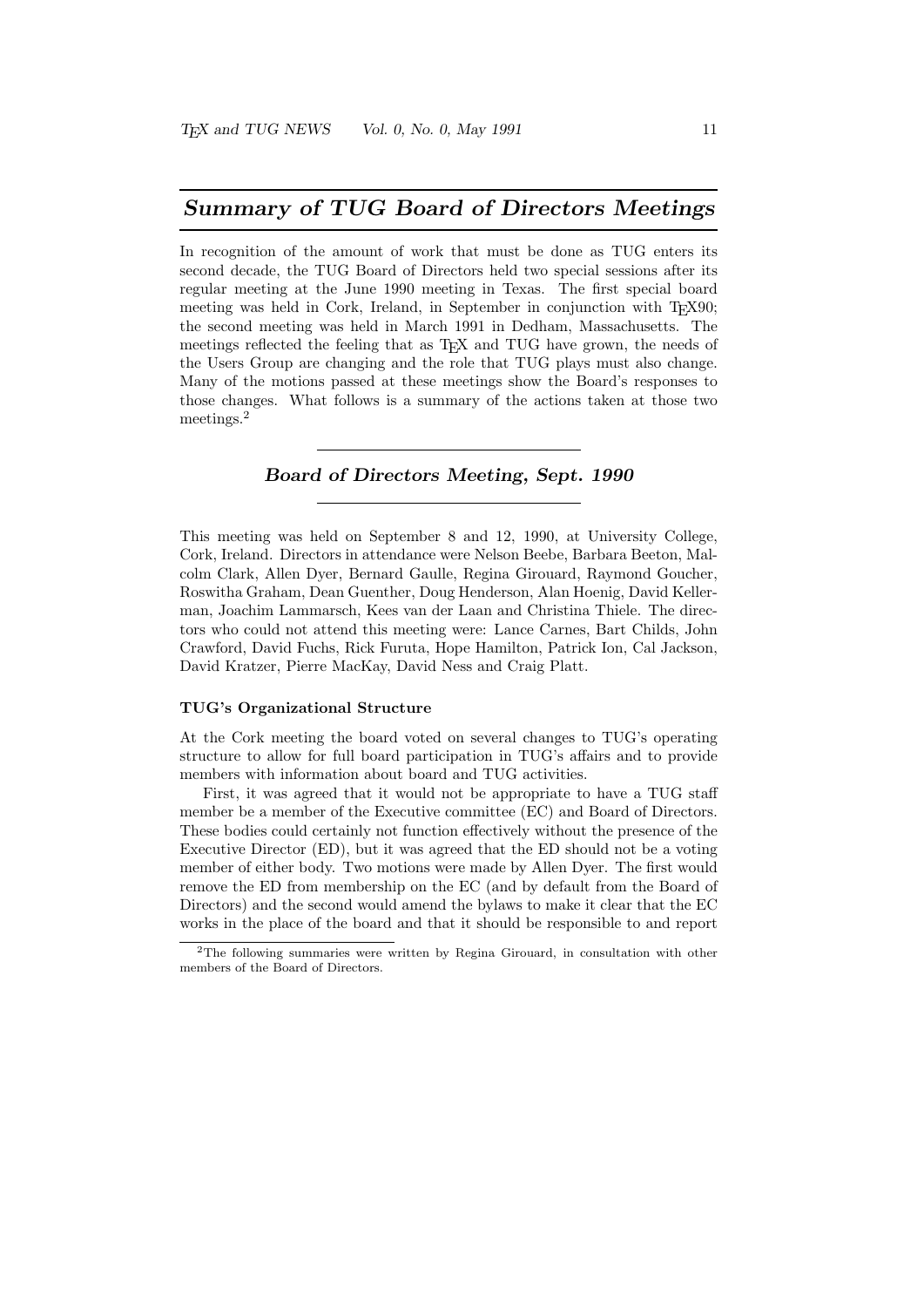to the board. The first was seconded by Christina Thiele and passed on a 9 – 4 vote (9 votes in favor, 4 votes against). The second motion was seconded by Regina Girouard and passed on a  $13 - 0$  vote.

According to the TUG bylaws, members of the Executive Committee (EC) should be members of the board. However, because the members of the EC are all officers, they are ex officio board members. The same is not true for the Finance Committee (FC), however. Two members of the FC are appointed by the board and are, therefore, not ex officio members of the board. To rectify this situation Allen Dyer made a motion to make all members of the Executive and Finance committees members of the board. The motion was seconded by Christina Thiele and passed unanimously (with two members abstaining).

A great deal of time was spent discussing the structure of the board of directors and how the board can best operate effectively. One of the problems the board addressed was how to allow the board ample time to discuss and act on the many matters it should be involved in. With TUG having an international board and with there normally being only one board meeting per year, it is difficult to accomplish all the work that is necessary. To make board work easier Allen Dyer made a motion that would allow the board to conduct its business by mail, either e-mail or regular mail. Motions can be proposed and voted on by mail. Mail business would require a two-thirds vote of the board for approval rather than the usual simple majority. This process would normally be used for routine matters and will allow the in-person board meetings to concentrate on the more important items. The motion was seconded by Barbara Beeton and passed unanimously. It was agreed to postpone the discussion about the size of the board until the next board meeting.

The TUG board often establishes ad hoc committees, in addition to those which are permanent and outlined in the bylaws. To provide some guidance and structure to the ad hoc committees, Christina Thiele proposed a motion on basic procedures: the committees should report the names of their members, their chair, provide a statement of purpose, and establish a reporting schedule. The motion was seconded by Doug Henderson, and passed by a  $12 - 0$  vote (two members abstaining).

The board was concerned that the work of the board and staff not appear to be secret. To provide an open atmosphere, Allen Dyer proposed that the records of the TUG office (except for those protected by federal or state law) be open to all TUG members. The motion was seconded by Doug Henderson and passed on an 8 – 2 vote (3 members abstained.) As well, David Kellerman made a motion that TUG publish the minutes of its Board of Directors meetings so the membership will be aware of the work being done by TUG and the problems they encounter. His motion also called for the minutes to be made available electronically once they have been approved. The motion passed unanimously.

Allen Dyer proposed that TUG adopt a "Minutes and Procedures" book, in both paper and electronic form, to help provide for better management and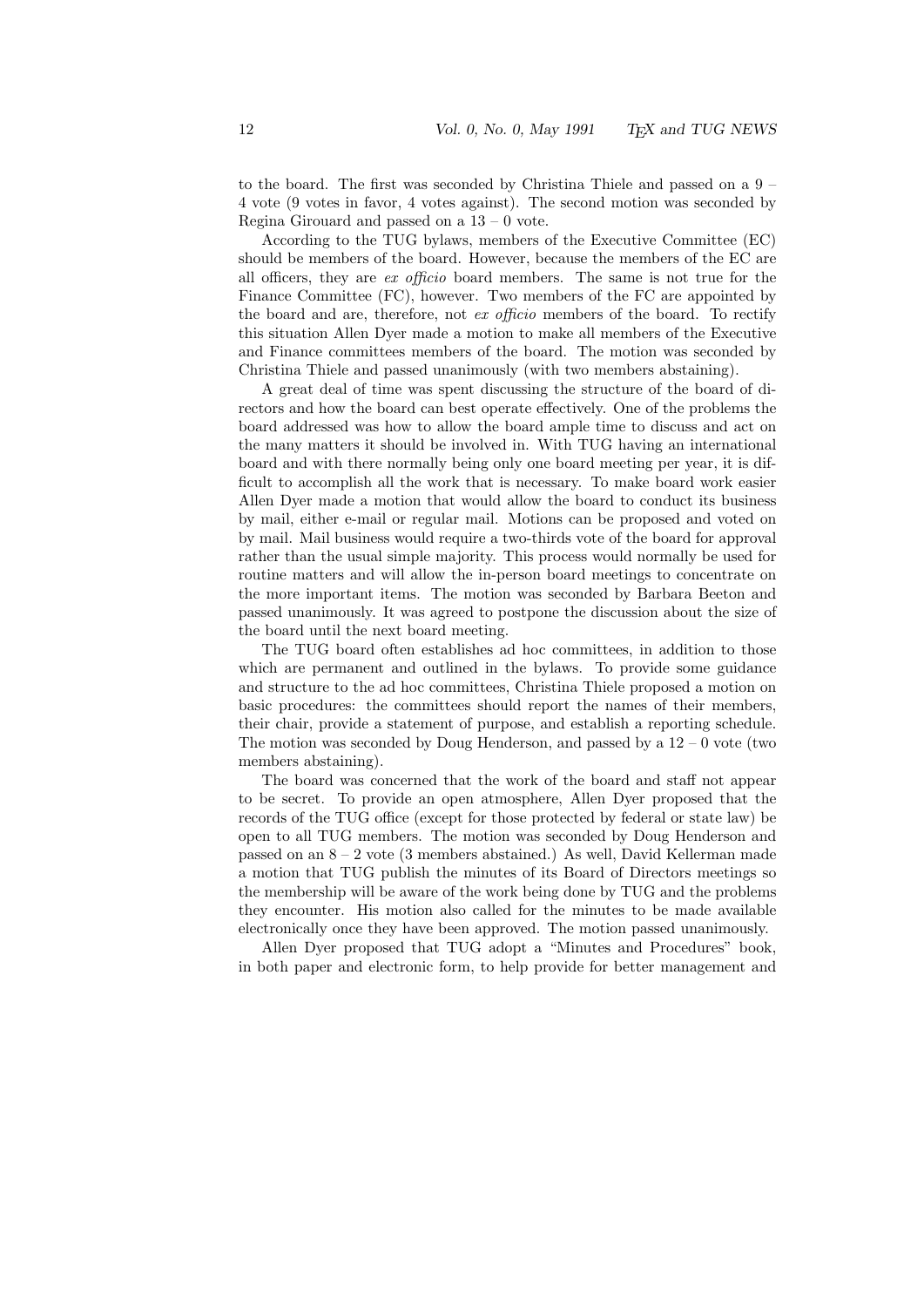training, and to provide an accurate record of TUG policies and decisions. The motion was seconded by Regina Girouard and passed unanimously.

There had been much discussion at the Texas meeting about the role TUG should be playing in the T<sub>E</sub>X community and whether the interaction between the various components of the current TUG structure (the staff, the officers, the board, the Executive and Finance Committees) was the best way to meet the growing needs of TUG and TEX. There was a great deal of concern among board members (and the membership) about the future of T<sub>E</sub>X. However, it was felt that before these concerns could be adequately addressed, the board must first address its ideas of the goals of TUG and how to be sure the various components of TUG are working towards those goals.

Many of the motions passed at Cork reflected the feeling of many of the board members that, perhaps because of the growth of T<sub>E</sub>X and TUG, the operating structure that had worked for TUG in the past was no longer the best method. Until this year the Board of Directors met only once a year. Annual meetings could not, however, provide the ED with the advice and consent that is essential to operating an organization. For this reason TUG had two smaller groups (the Executive and Finance Committees), which would meet with the ED on a more regular basis. According to the bylaws, the board is responsible for the operation of TUG. However, since the ED worked primarily with the Executive and Finance Committees, the current structure left the board unaware of many of the problems facing TUG and of some of the decisions made for TUG. Attempts had been made in the past to try to ensure that the board would be fully involved in these problems and decisions, but these attempts had not been successful.

After a very lengthy discussion it appeared that there was a basic disagreement about how TUG should operate and what direction it should be going in. The ED was satisfied with the way TUG had always operated, i.e., he worked primarily with and for the Executive and Finance Committees, and the board should not be concerned with all the business details of TUG. In fact, the board was not to be allowed access to some of the information about the operation of TUG even though they were legally responsible for all of the actions of TUG. In addition the board wanted TUG to start moving in new directions, becoming more involved in LAT<sub>EX</sub> and T<sub>EX</sub> on personal computers, and taking more of a leadership role in the T<sub>E</sub>X community by means of standards or reviews of new TEX software. However, the ED believed in maintaining the status quo. After hours of discussion the board decided that the contract of the Executive Director would not be renewed when it expired at the end of 1990. The board charged the Executive Committee to develop an appropriate job description for the ED position, and to prepare a plan for the initiation of an open selection process. A motion to that effect was made by Allen Dyer, seconded by Regina Girouard, and passed on  $9 - 3$  vote (with one member abstaining).

The board was very appreciative of the work the ED had done for TUG. They acknowledged that TUG would not have been able to grow (in both size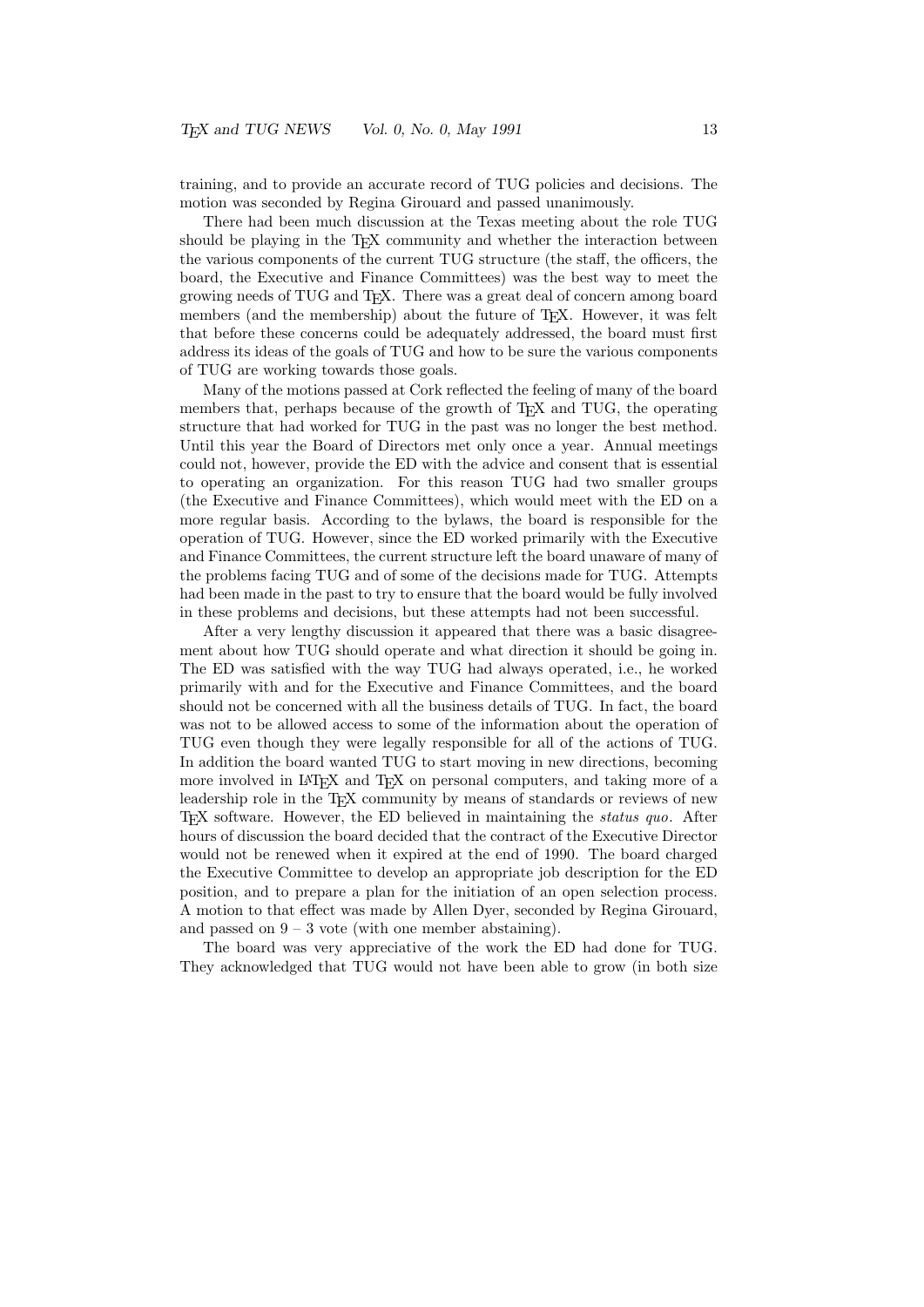and services offered) without his efforts. In addition to a generous compensation package, the board voted to make him an Honorary Member of the board as the Founding Executive Director of the TEX Users Group.

The board regrets that this action was necessary but feels that it is essential to the future of TUG that the chief executive officer work in conjunction with the board to move TUG forward into the 90's.

#### TUG as a Service Organization

Some of the other motions passed reflected TUG's goal to be as much of a service as possible to the entire TEX community.

Barbara Beeton proposed that TUG remove the postal surcharge imposed on members outside of North America for their subscriptions to TUGboat. While it does actually cost more to mail copies outside of North America it was felt that charging non-North Americans more did not agree with TUG's statement that it is an international organization trying to meet the needs of users throughout the world. The motion was seconded by Doug Henderson and passed unanimously (with one director abstaining).

Malcolm Clark moved that TUG's Scholarship Committee be composed of two TEXperts and the previous scholarship winner. This motion was seconded by Dean Guenther and passed unanimously.

There was a lengthy discussion of the roles of User Groups, the different needs of the user groups in various countries and/or language-based user groups, and whether TUG could become an International User Group that could respond to all these varying needs. Dean Guenther proposed that the President establish an International TUG committee; the committee should report to the board with recommendations for identifying and remedying the problems in serving the international community. The motion was seconded by Bernard Gaulle and passed unanimously (with two directors abstaining).

There was agreement that TUG should be doing all it can to help spread the word about T<sub>E</sub>X. Nelson discussed his new T<sub>E</sub>X lists: texbookn. These are lists of publications about the use of TEX and publications produced with TEX. The board is considering a public relations campaign that could include producing a catalog of available TEX products and mailings to universities to describe the advantages of TEX. Allen Dyer made a motion that TUG purchase a disk duplicator to help provide a low cost distribution method for public domain software. This motion was seconded by Doug and passed  $12 - 1$ . Allen and Doug also suggested that the board authorize up to \$5,000 to advertise T<sub>E</sub>X and TUG in a microcomputer journal such as  $Byte$ . Since the return from such advertising was unclear, the board felt that, for the time being, there were more effective uses for the money, and the motion was defeated on a  $4 - 8 - 1$  vote. The board considered some objectives for TUG in 1991–92 but since there was not sufficient time to go into great detail, this subject will be considered via e-mail discussions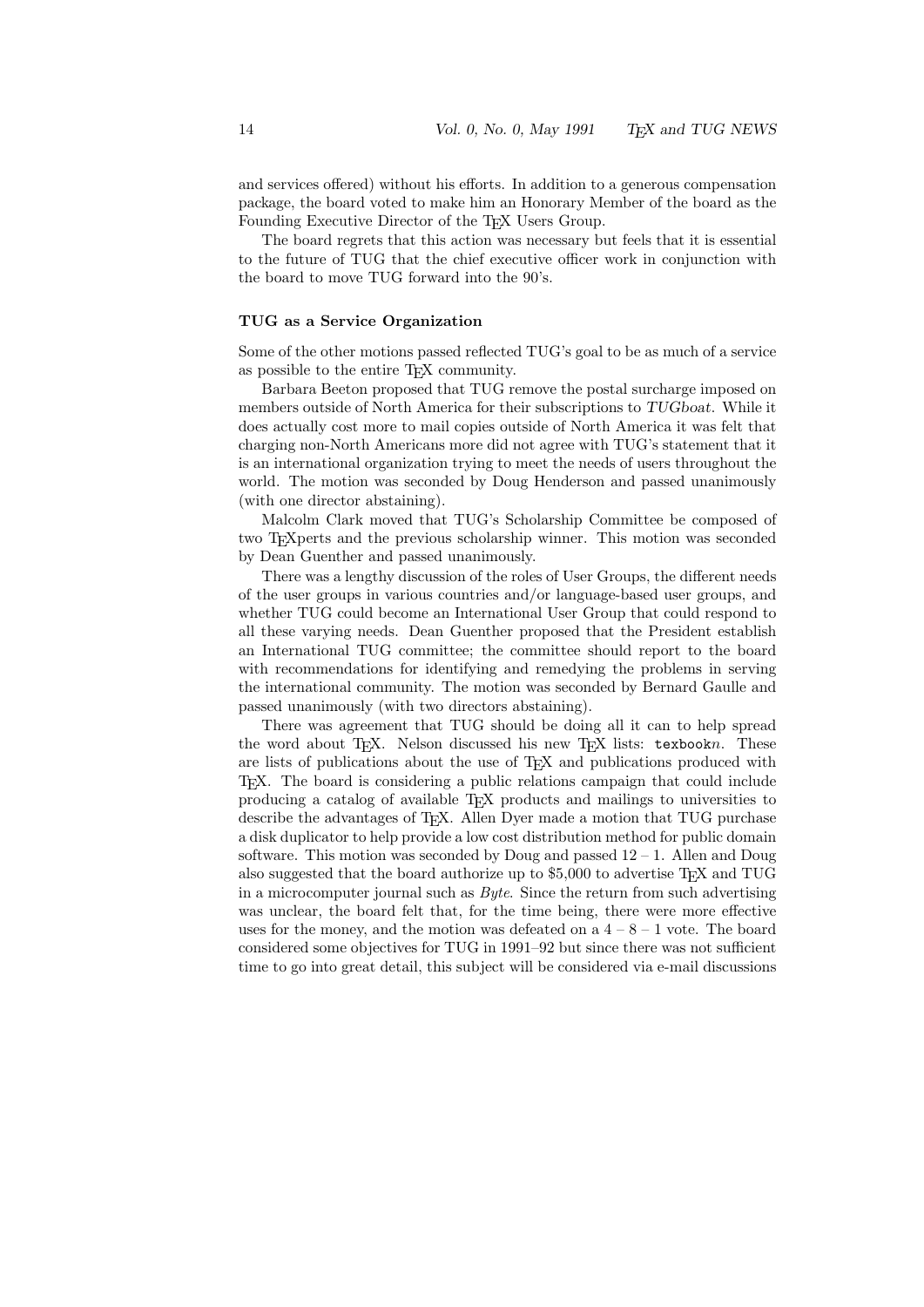and during the next board meeting.

There was a lengthy discussion about the need for certification of T<sub>E</sub>X-related software. One suggestion was that software developers be given a certification form stating that their products have passed the trip and/or trap tests. They would have to sign, notarize and publish this certification. If it turns out that their product does not pass these tests, purchasers would have the invalid certification to use against the developer.

The meeting ended two very long days of discussions and decisions regarding TUG's operation, and its role in the larger TEX community.

### Board of Directors Meeting, March 1991

This meeting was held on March 2–3, 1991 at the Hilton hotel in Dedham, Massachusetts. Directors in attendance were: Barbara Beeton, Lance Carnes, John Crawford, Allen Dyer, Bernard Gaulle, Regina Girouard, Doug Henderson, Hope Hamilton and Christina Thiele. Also present at this meeting were TUG staff members Ron Whitney and Cliff Alper. The directors who could not attend this meeting were: Nelson Beebe, Bart Childs, Malcolm Clark, David Fuchs, Rick Furuta, Roswitha Graham, Dean Guenther, Alan Hoenig, Patrick Ion, David Kellerman, David Kratzer, Kees van der Laan, Joachim Lammarasch, Pierre MacKay, David Ness and Craig Platt.

#### Organizational Matters

With nine board members present there was a quorum so this was an official board meeting. Normally the President presides at board meetings; however, since Nelson Beebe could not attend, it was agreed that Hope Hamilton would chair the meeting. As chair, Hope did not vote on any of the motions but she was an active participant in the discussions.

In recognition of the fact that many board members could not attend, one of the motions passed at this meeting was to delay for 30 days the implementation of any motion passed. The draft minutes of this meeting were to be distributed to the full board immediately after the meeting. The 30-day delay allowed time for all board members to review the actions taken at the March meeting and, with a simple majority vote by e-mail, nullify any of those actions. The 30-day period passed with no dissenting votes being cast so all the motions approved at this meeting are now valid.

Several motions were passed that dealt with the TUG office. First was a motion by Allen Dyer (seconded by Regina Girouard) to initiate work on a written set of "TUG Operating Procedures." These Operating Procedures, which were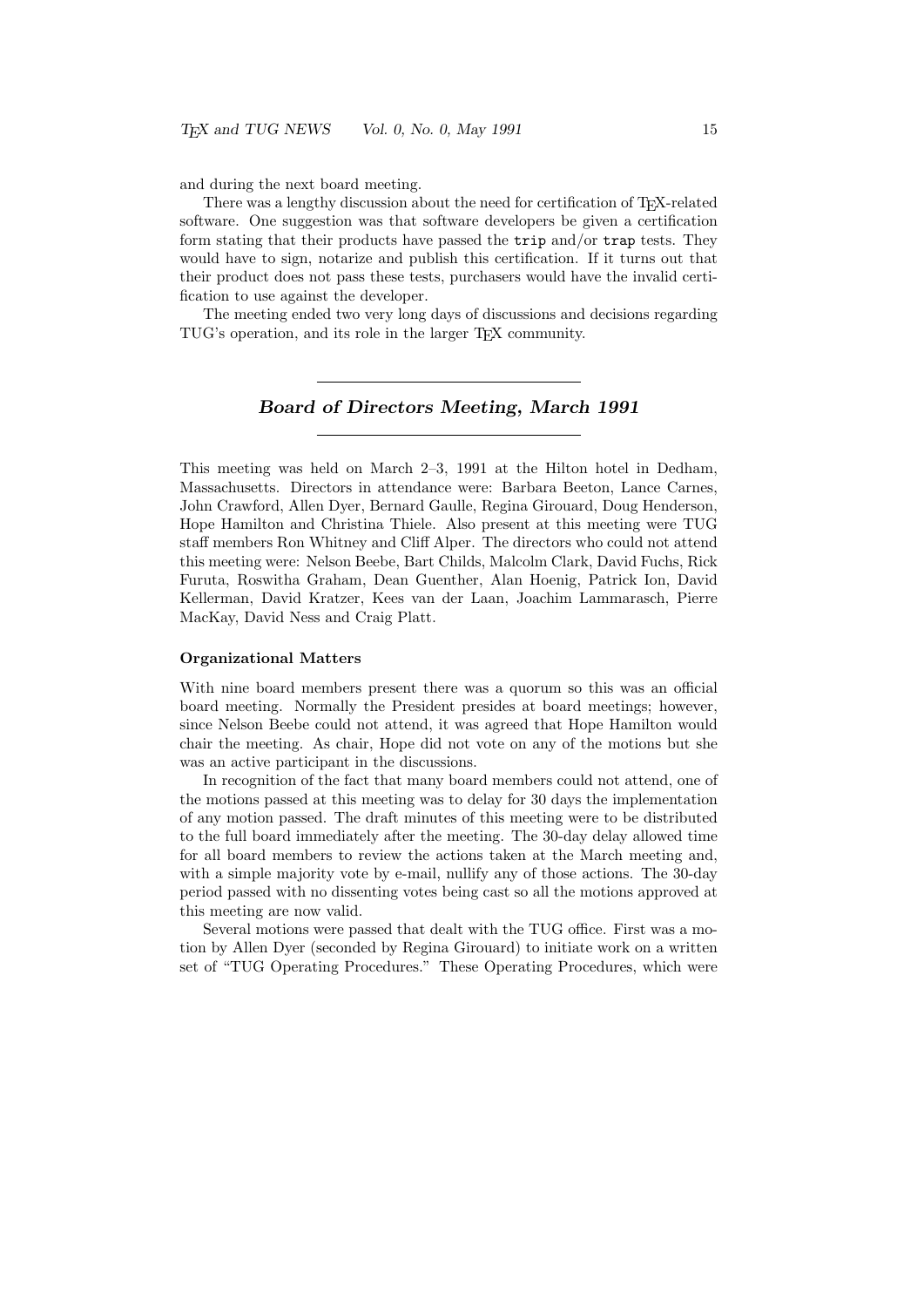authorized at the Cork meeting, will provide for better management of TUG by (1) supplying guidelines and formal statements of TUG policy; (2) providing for continuity of operations regardless of personnel changes; (3) providing for more rapid training of personnel or volunteers; (4) helping to maintain consistent decision making; and (5) giving the membership of TUG an opportunity to see how the affairs of the corporation are conducted. The motion passed unanimously.

An old idea that was on the agenda for the Texas board meeting but never discussed was revived by Regina Girouard. This was a motion that TUG waive the meeting registration fee for any board member attending a board meeting, which is being held in conjunction with a TUG conference, in a location outside their own continent. It is hoped that this waiver of a meeting registration fee might make it more financially feasible for more board members to attend distant meetings. The motion was seconded by Bernard Gaulle and passed unanimously.

Allen Dyer made a motion that up to \$6,000 of the budgeted amount for committee expenses be authorised for reimbursement of expenses incurred for this board meeting. The motion was seconded by Bernard Gaulle and passed unanimously.

A subcommittee of board members met on Saturday night with Ron Whitney, TUG's Acting Business Manager, to discuss some personnel matters that had been pending for some time. On Sunday the board heard the report of the subcommittee and, on a motion made by Regina Girouard and seconded by Doug Henderson, voted unanimously to approve a few overdue and promised salary increases and/or benefit changes for the TUG staff. The board also appointed a subcommittee of Hope Hamilton (chair), Lance Carnes and Allen Dyer, to negotiate a contract for a TUG Business Manager. This contract will be for approximately one year and will be approved by the full board at the July annual meeting. The board must have someone in authority pending the establishment of procedures for defining and selecting an Executive Director. This action will allow the board sufficient time to accomplish the task.

A great deal of time was spent discussing the structure of the board of directors and how the board can best operate effectively. E-mail voting, instituted at the Cork meeting, required refinements. Doug Henderson proposed that, for the board or any committee, e-mail motions would be formally made and seconded. Once seconded, there would be a two-week discussion period, followed by a two-week voting period, after which the votes would be tallied. The total number of votes cast (either Aye, Nay or Abstain) have to equal at least 50% of the total number of members eligible to vote, otherwise the motion fails. If the motion passes the 50% participation requirement it requires two-thirds of the votes cast in order to pass. The motion was seconded by Bernard Gaulle and passed unanimously.

There was one multi-part motion made by Allen Dyer (seconded by John Crawford), that dealt with TUG officers and the Board of Directors. the purpose of the motion was to make the TUG board more effective and more representative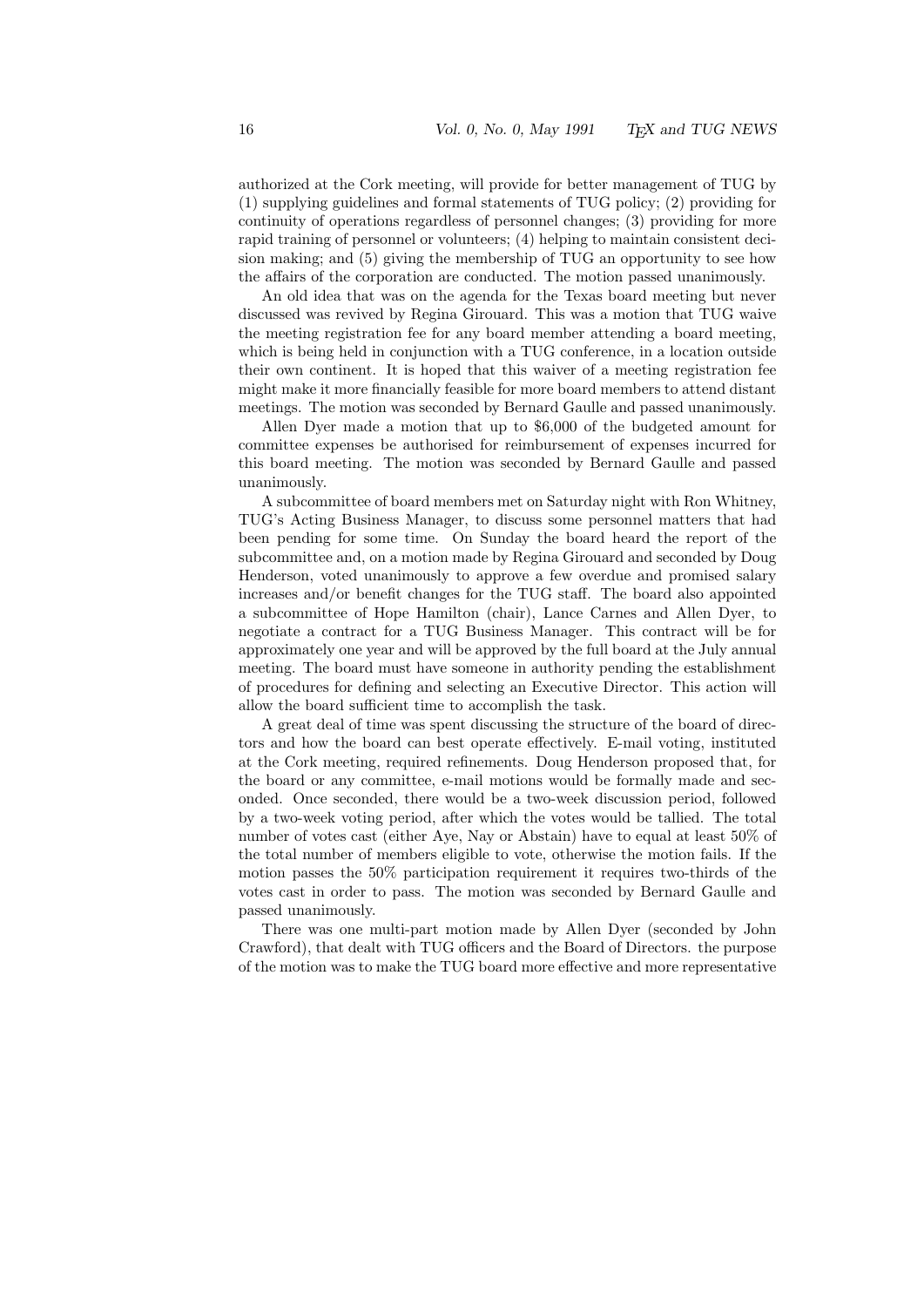of the entire membership.

Some of the sections of the motion dealt with how people become members of the TUG Board of Directors. Currently, all members are on the board either as ex officio members or they have been appointed by the board. Some members have been appointed because of their role (site coordinators, TUG officers), and others were appointed because of their knowledge or TEXpertise. The board felt that this situation results in a board that is too large to function efficiently. In addition, since there is no term of membership, it is not clear whether an  $ex$ officio board member should (or does) remain a member of the board when he or she no longer holds that office.

To solve these problems it was decided to amend the bylaws so that future boards will consist of the TUG President, some number of elected board members, honorary members and non-elected Vice Presidents (usually heads of large language-based User Groups). The honorary members will be advisory; they will not be voting members of the board.

The election process for board members will be by a written mail ballot of the entire membership. TUG members may have theirs name placed in nomination by submitting a petition signed by two (2) other members, or any member may be nominated at the annual TUG business meeting [see elsewhere in this newsletter for information on procedures and the nominations form –Ed.].

Another section of the Dyer/Crawford motion dealt with the officers of TUG. The motion amends the bylaws to provide that the President of TUG will be elected by written mail ballot of the entire membership. The nomination process will be the same as that described above for election to the board. The other officers of TUG (Vice-President, Secretary and Treasurer) will be members of the board and will be appointed by the board. The board may still continue to appoint special Vice-Presidents or assistant officers if it deems that necessary.

The final TUG structural questions addressed by the Dyer/Crawford motion dealt with the TUG committees (Executive and Finance), that had worked as a 'small board'. The bylaws were amended so that the Finance Committee has been dissolved and the Executive Committee will consist of the President and three other board members. The Executive Committee will be responsible for adopting interim procedures and policies (subject to approval by the full board), on behalf of the full board.

The motion also established a Technical Council which will consist of Site Coordinators, Wizards and other active T<sub>EX</sub> contributors. After the initial creation of the Technical Council by the board, the Council itself shall determine its composition and operating procedures, and its own purposes and goals; however, these should be consistent with the purposes and goals of TUG. The Technical Council shall designate a representative to attend meetings of the TUG board in an advisory capacity.

The implementation of these motions will not take place immediately. The next President of TUG will be appointed by the board at the 1991 annual meet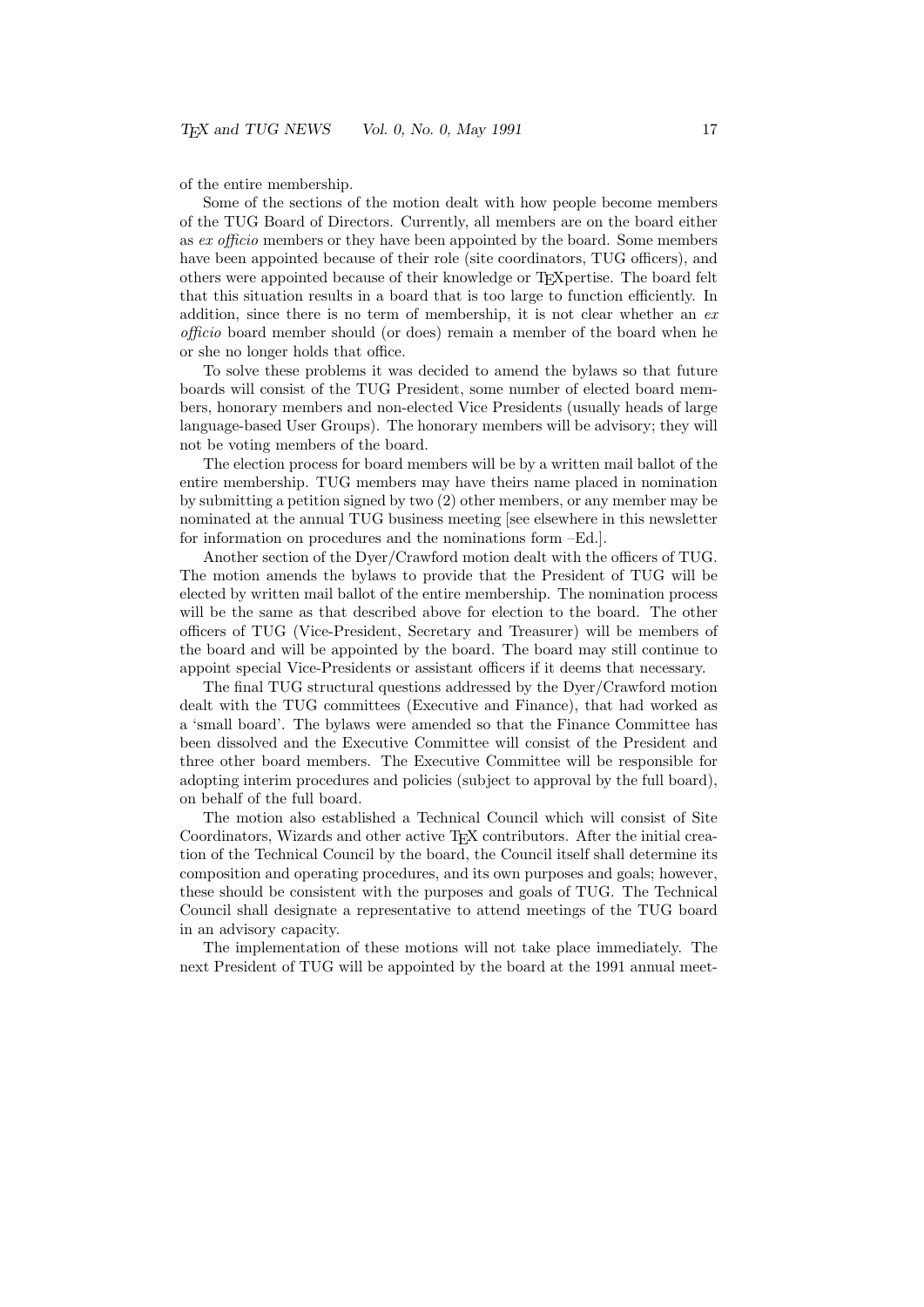ing; after that future Presidents will be elected by the membership. The election of board members will take place after the 1991 annual meeting. The current Board of Directors will continue until that election takes place.

After long discussions, the entire Dyer/Crawford motion passed unanimously.

An Elections Procedures Committee was established, to develop procedures for TUG elections for Board Members and the TUG President, and to develop a plan for implementing elections in 1991. Those who have accepted an appointment to this committee are: Barbara Beeton, Dean Guenther, Alan Hoenig, David Kratzer, Pierre MacKay and Craig Platt. The motion was proposed by Allen Dyer, seconded by Christina Thiele, and was passed unanimously.

Allen Dyer also made a motion (seconded by Regina Girouard) which sets the number of elected board members at 15. That motion also passed unanimously.

### TUG and the Future of TEX

Some motions were passed that dealt with the role of TUG in the future of TEX. First was a motion by Doug Henderson (seconded by Allen Dyer), that TUG should have a written Mission Statement so everyone in TUG will know exactly where TUG is going and what its role in the T<sub>E</sub>X world is. The motion charged a committee composed of John Crawford, Hope Hamilton and Christina Thiele, to seek input from the full board and to have a draft of a TUG Mission Statement ready for approval at the board's meeting in July. The motion passed unanimously.

Next the board considered the formation of some new TUG committees. However, they first reviewed how TUG committees are formed, how they are charged, and how they operate. They agreed that in the future possible committee members will first be advised of their nomination to the committee along with what the committee is charged to do. A nominee's appointment to a committee will not be official until the committee member has agreed to the appointment. Each committee will be charged with some form of regular reporting with the minimum reporting procedure to be a report presented at the annual meeting. Committee members will serve until (1) they resign from the committee; (2) they are removed from the committee by a vote of the Board of Directors; or (3) until the 1991 TUG meeting. In the future, to ensure active committees, the membership of all TUG committees will be reviewed at each annual meeting.

After these committee procedural matters were settled, the board discussed two new committees. On a motion made by Allen Dyer and seconded by Regina Girouard, the board created a TUG Publications Committee. The charge to the committee is: (1) to determine the goals of TUG with respect to publications; (2) to review the TUGboat goals, policies and content to determine whether it satisfies the audience and what improvements might be made; (3) to examine the records of publications now offered for sale by TUG to determine what members and customers find useful; (4) to review available records to see what kinds of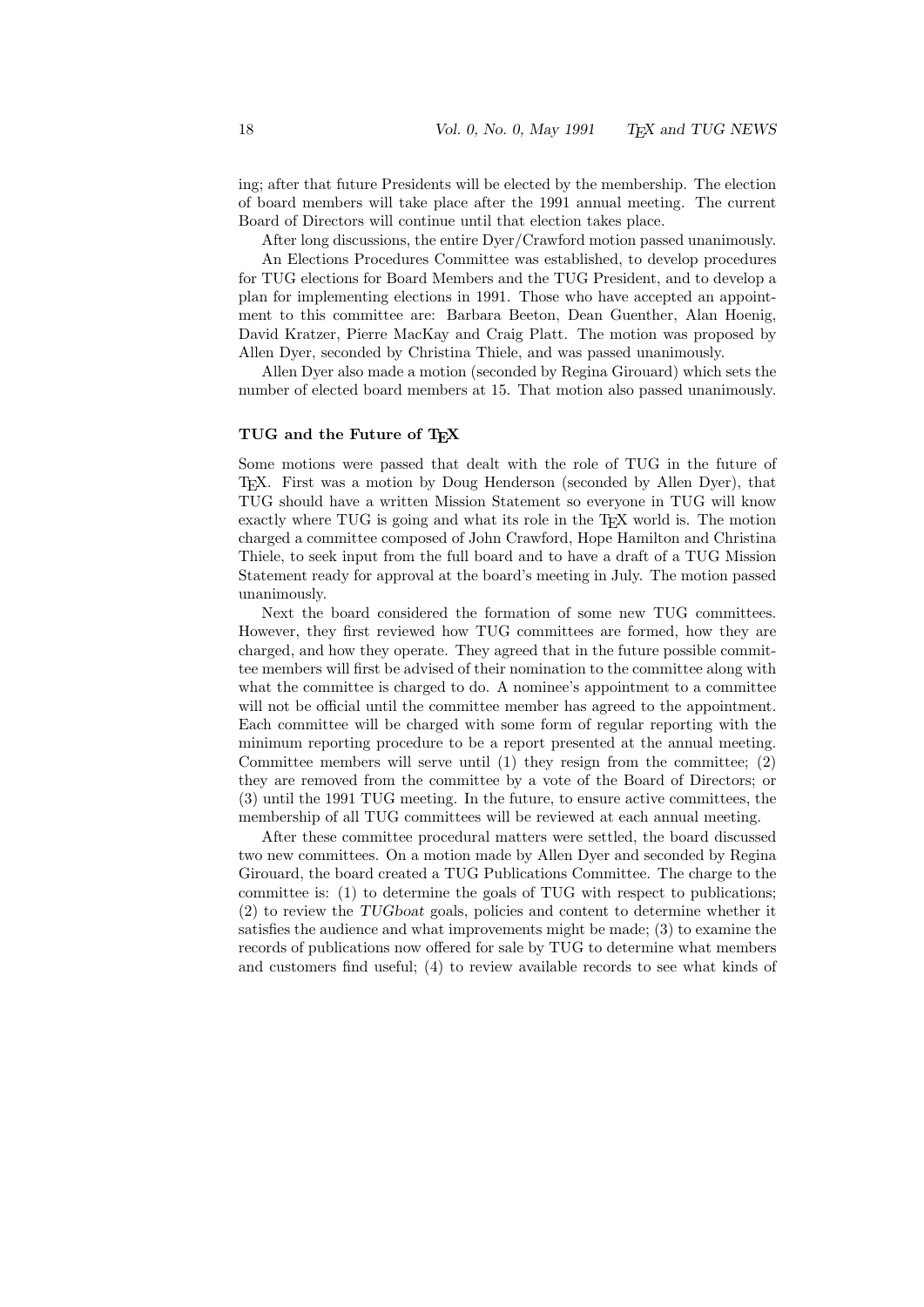publications have been requested; (5) to compile a list of topics that are appropriate and useful and to undertake a search for authors and solicit manuscripts on those topics; (6) to develop a pricing policy consistent with agreed-upon goals that will make publications both affordable and self-supporting; (7) to develop a policy on what kinds of publications should be made available electronically; and (8) to develop a plan for establishing a newsletter. It was agreed that the newsletter should have the following characteristics: (1) it should be the root newsletter of the worldwide T<sub>EX</sub> community;  $(2)$  it should contain news, minutes, announcements and the like; and (3) it should adhere to portability so that it can be modified by a LUG into a local edition with respect to either contents or language. The motion passed on a  $7 - 1$  vote.

Those who have accepted an appointment to the Publications Committee are: Barbara Beeton, Malcolm Clark, Allen Dyer, Regina Girouard, Kees van der Laan, and Ron Whitney.

Christina Thiele made a motion to set up a temporary team of board members to produce a prototype issue of a TUG newsletter. Christina will be the editor of the prototype and will have it ready for distribution before the annual meeting. The board authorized the expenditure of up to \$5,000 for printing and mailing the prototype. The motion was seconded by Barbara Beeton and passed unanimously.

Next, on a motion made by Allen Dyer and seconded by Barbara Beeton, the board created a TUG Planning Committee. The charge to the committee is to develop recommendations for TUG strategic goals and to develop a plan for implementing those goals. Those who have accepted an appointment to the Planning Committee are: Malcolm Clark, David Kellerman, Kees van der Laan, Pierre MacKay and Sam Whidden. The motion passed on a  $7 - 1$  vote.

A motion by Allen Dyer (seconded by Lance Carnes and passed unanimously) established a Scholarship Committee to continue the Donald E. Knuth scholarship award, and budgeted \$2,000 for the award. Those who have accepted an appointment to the Scholarship Committee are Barbara Beeton, and Kees van der Laan.

Allen Dyer made a motion that TUG appoint Jon Radel the TUG PC Public Domain Software Coordinator. The PC Public Domain Software Coordinator is charged with accumulating and organizing TEX-related software in a format that can be widely distributed among PC users. He will also provide master copies of the accumulated software to the TUG Office on a regular basis. TUG will partially reimburse the Coordinator for expenses incurred in this work. This motion, along with the board's decision to purchase a disk duplicator for the TUG office, will enable the TUG office to distribute Public Domain software to TEX users at minimum cost.

The meeting adjourned, having attending to all but a few items on the agenda, and set the next board meeting to begin July 13th, 1991, before the 12th Annual Meeting of the T<sub>E</sub>X Users Group.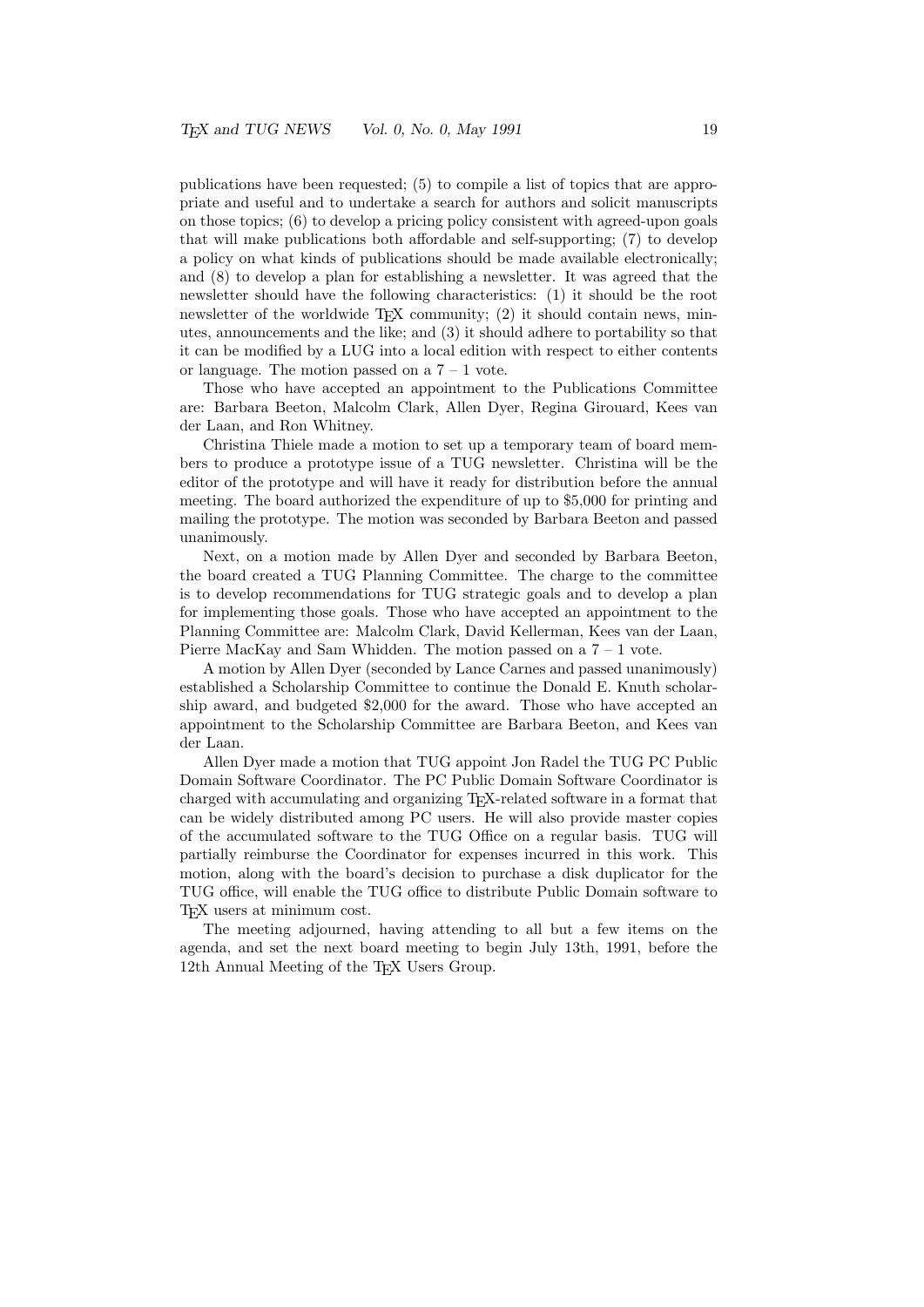### Communications

Re: Resignation as TUG Treasurer 26 December, 1990 To Nelson Beebe Dear Nelson

I resign as Treasurer of TUG, effective as soon as you can appoint a replacement. I have sent copies of this letter to Barbara Beeton, with a request to publish it in a forthcoming TUGboat, and Ron Whitney, for deposit in the TUG 'Archives' in Providence. I enclose a letter to the membership setting forth the reasons for my resignation.

Regards David Ness 803 Mill Creek Road Gladwyne PA 19035

Dear TUG Members Re: Resignation as Treasurer of TUG

The actions taken in the name of the Board of Directors of the TEX Users Group since June [1990] have, in my opinion, been both irresponsible and unconscionable. My deep disagreement with the actions taken by a dissonant plurality of this group necessitates my resignation from the Board of Directors and as Treasurer of TUG. I have resigned in a letter sent today to both the Executive and Finance Committees of TUG and to the TUG membership via the office in Providence. I have requested that this letter be published in TUGboat, along with a copy of my official resignation.

#### Some Background

First, I should note that other than the officers, members of the Board have never been elected to their jobs. Indeed, many of the dissonant plurality are relatively recent appointments to the Board. While

this does not disqualify these few members from concern for the organization and its well being, neither does it particularly qualify them to speak on behalf of the organization as a whole. However, in my reading of the current bylaws of TUG there is little question that they can 'legally' proceed in the direction that they currently appear to wish to pursue. As a duly elected officer, my only recourse is to decline to join them on this journey by resigning my office.

Second, if there were problems with the administration of TUG, then in all good conscience they were problems of the Executive and Finance Committees. To the best of my knowledge and belief, at no time did the TUG Office in Providence act in any manner contrary to that which had been specified—nay, encouraged—by those of us on the Executive and Finance Committees. If the membership did not like the way that TUG was managed, and expressed that fact to the Executive and Finance Committees, then it was truly our fault that we did not communicate this to the Providence staff. If the membership did not like the way that TUG was managed, and did not express that fact to us, then blaming the Providence staff is unfair. I am proud, pleased, and honored by my association with the Executive and Finance Committees, so I concede no fault intentional or unintentional—here on our behalf.

Third, the dissonant members of the Board are responsible for a number of actions. It is my belief that their actions have already cost TUG substantially more than \$50,000. Indeed, I think that \$100,000 would be a closer estimate. This is money TUG can ill afford and is, I believe, a poor choice of expenditure on the part of an organization which I expect may be under increasing financial pressure in the immediate future. As Treasurer, I refuse to collaborate with this egregious disregard for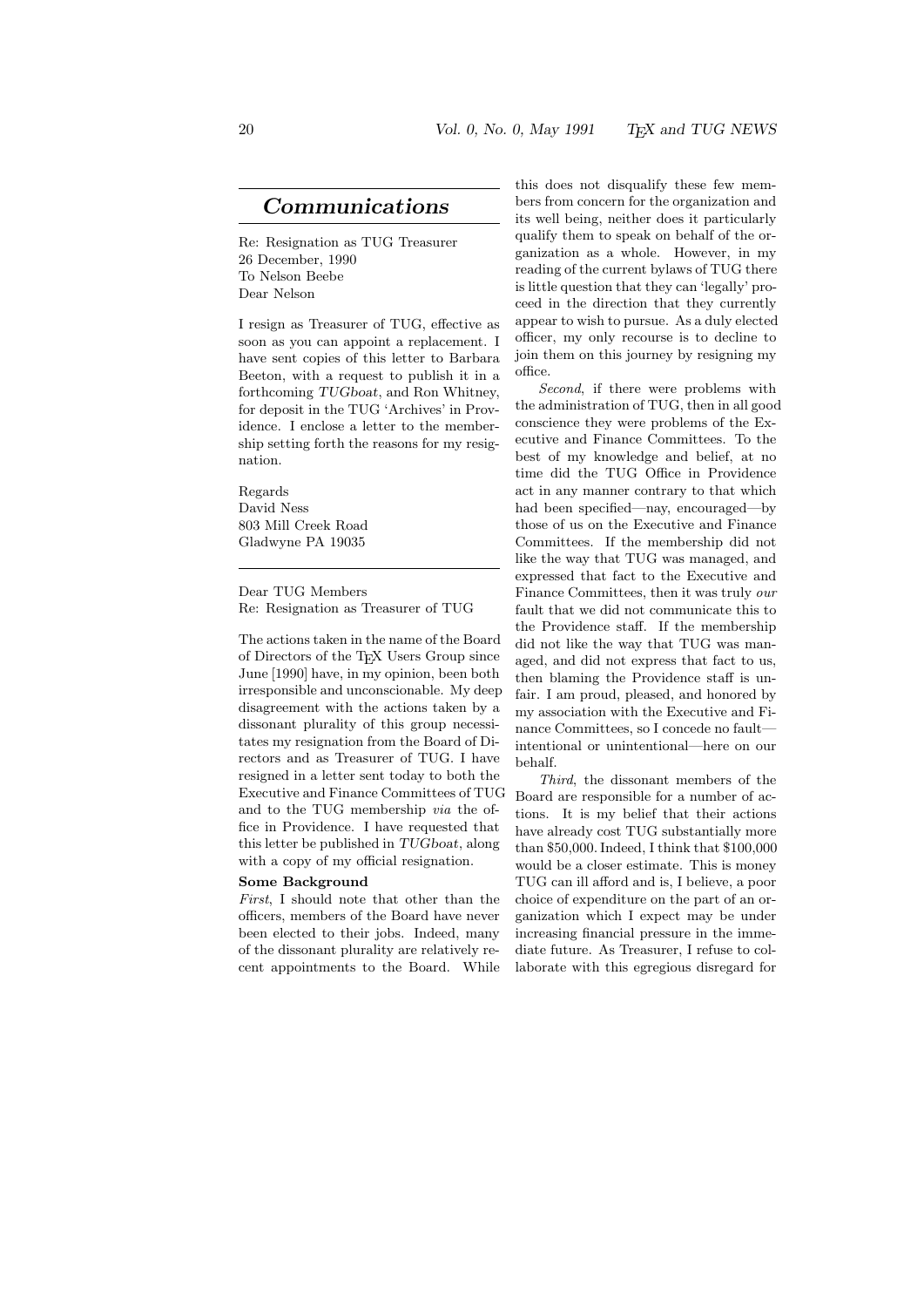the financial well-being of our organization. However, since I believe that that Board does have the legal power to make these mistakes, I have no recourse other than to resign.

Fourth, I believe that the actions by the Board have succeeded in making TUG ungovernable. I do not think it likely that a useful consensus of more than 25 people can effect day-to-day management of an organization, particularly via electronic mail. It does not seem sensible to me to expect an office staff, including an Executive Director, to be expected to respond to demands made by a group of this kind.

In addition to these unfortunate actions, the communications by some of the members of this dissonant group have been in extremely poor taste and certainly not in the spirit of the organization that I was pleased to join many years ago. For example, I find the arid remarks written in 'answer' to a letter by some past officers all of whom spent many years working for this organization—to be in bizarrely poor taste.

Fifth, I would suggest that the other members of the Board of Directors and the membership at-large be very wary of this small dissonant Cabal. I remember the last time I successfully engineered a coup  $d'$ état (it was in junior high school). We were quite successful—as this Cabal has apparently been—in taking over an organization. However, the *coup d'état* proved to be a *coup de grâce*, and the organization in question did not survive the year of our takeover. We won a battle, not a war.

I hope that the non-dissonant members of the Board, including those members of the Executive and Finance Committees who have the courage and the interest to see beyond this battle will reassert their strength and intelligence—and thus win this war. Otherwise, I suspect that this Cabal will insure a similar fate for TUG to the one I saw so long ago. Indeed, this may already have been anticipated by Lance Carnes who, as a leader of the Cabal, said of TUG (after the June Board meeting in College Station, and perhaps in the heat of winning a battle there) "Let's change it or kill it!" I thought it a presumptuous remark then, but I now fear that he and his associates have managed to accomplish both of these objectives. No credit to them. And no help to TUG.

#### Some Thanks

I have neither the energy nor the interest to fight this battle. It has drained my volunteer spirit. I withdraw from TUG with profound thanks to many people. First, I owe gratitude to my colleagues and former colleagues on the Executive and Finance Committees. In my experience with boards of commercial organizations and academic institutions, I have not known a more intelligent, hard-working and dedicated group of people. I have learned a great deal from them in my years of service, and I thank them for this education.

Second, I owe deep thanks to the TUG office and our former Executive Director. I believe that he and the rest of this well qualified group of people devoted many cumulative decades of effort to move TEX forward in times when progress may have been much more difficult than it is today. I think that some of these people have neen treated in an unconscionable fashion, and I deeply regret that. These friendly and competent people were a considerable source of joy in my life, and I will miss them.

Third, I owe thanks to the TUG membership—including, of course, the non-dissonant members of the Board—for having had the opportunity to work with them over these past several years. Serving TUG has been an honor and a privilege. I have deeply valued the contributions to my understanding of T<sub>EX</sub> by many of these peo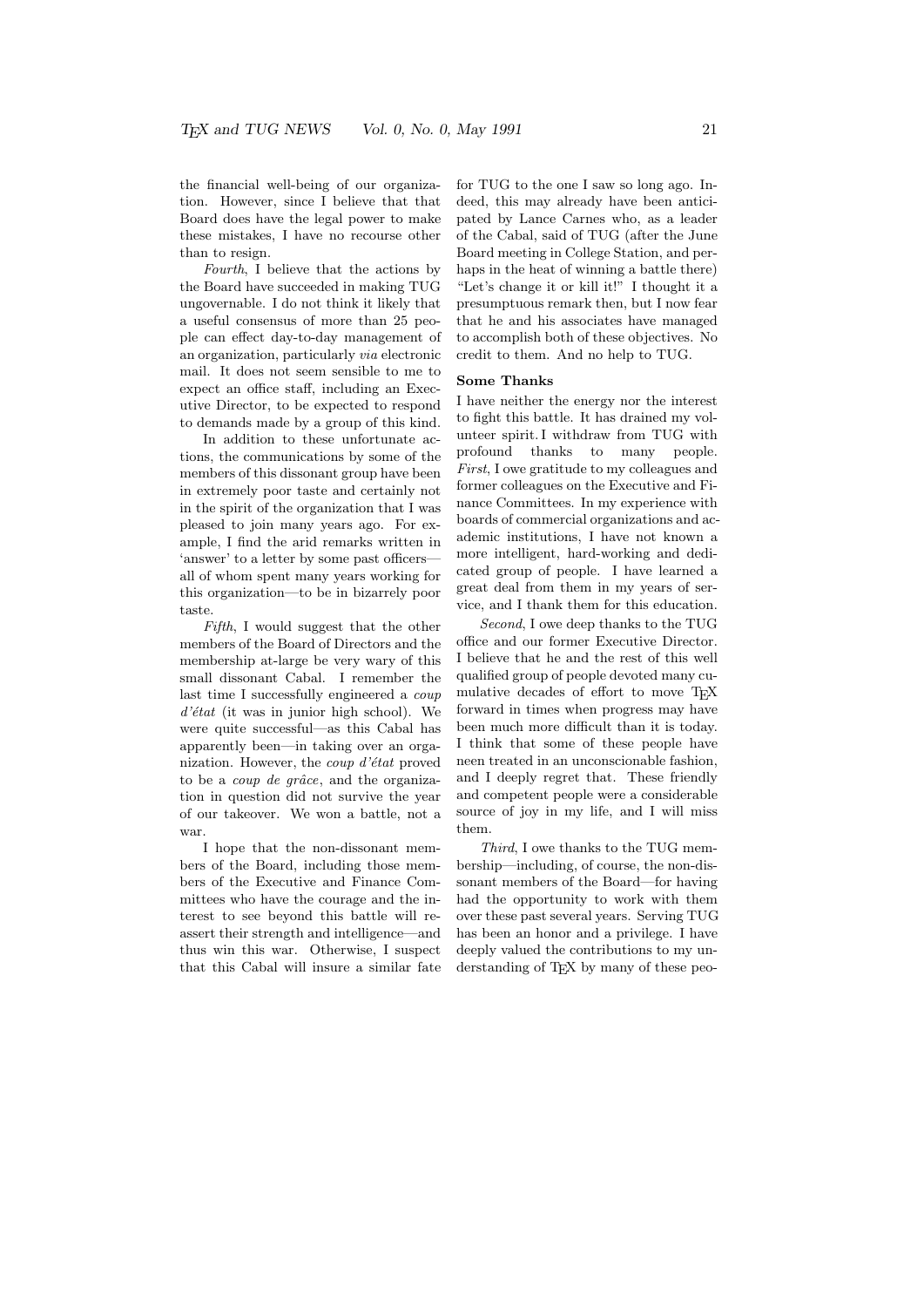ple, both TUG old-timers and some newtimers as well.

#### . . . and Some Not

I owe no thanks, however, to the dissonant members of the Board. I find their actions ill considered, unfortunate and reprehensible, and will take at least some pleasure in the fact that I need not read their logorrheaic, self-satisfied diatribes any further. This will free hours and days of my life and—hopefully—rid me of the anger that their poor taste, narrow-mindedness and lack of consideration have cost me over the past several months.

Very Truly Yours David Ness 26 December 1990

To: Nelson Beebe President, T<sub>E</sub>X Users Group

Date: January 16, 1991

- Cc: Executive and Finance Committees TUG Board of Directors Barbara Beeton Ron Whitney
- Re: Resignation as TUG Vice President

Dear Nelson,

I wish to submit my resignation as TUG Vice President, effective as soon as you appoint a replacement. As you know, I have been contemplating this action since the Board's actions at Cork, but decided to delay acting until I felt TUG was in a stable enough position to avoid immediate collapse. I believe that I now have done all that I can to help achieve this goal and that it is now time for me to leave.

I agree with the points David Ness has made in his letter of resignation from the position of Treasurer. The Board's actions at Cork concerning the Executive Director violated my sense of fairness and decency. The manner in which these actions were carried out has changed my view of the TUG governing body from one of a group

working cooperatively together to build a strong organization to one dominated by factions and hidden agendas. I was disturbed by the total refusal on the part of the Board to consider the position of its Executive and Finance Committees and by the Board's total rejection of the counsel of its past Presidents. I am tired of the amount of verbal and electronic mail sniping that has become a common response to all actions taken by the elected officials. I am distressed by the apparent abandonment of broad-based problem solving in the "new" TUG and its replacement with confrontation. I find the current climate of blame-casting and micromanagement destructive. As I cannot possibly take the additional energy away from my other duties that TUG now requires, I feel it best to step aside with the hope that someone else will be willing to take up the commitment.

In the opening paragraph of this letter, I said that I felt my responsibility was to remain in my position until the threat of immediate collapse had passed. I believe that this has now occurred, and that this is in large part due to the actions of the Executive and Finance Committees. The TUG office staff is talented, dedicated, and motivated. They are taking the steps necessary to preserve TUG and to forward its goals. They deserve and require the strong support of the Board. I would strongly urge the members of the Board to keep the stability of the organization uppermost in mind, and to avoid the always attractive temptation to change for change's sake.

The Board has a major job upcoming in the summer meeting—that of restoring the sense of cooperation it trampled over in the Texas and Cork meetings. I urge the board to be moderate in its decisions. TUG retains a great deal of strength, which should be used as a basis for building and not discarded.

Like David, I would also like to request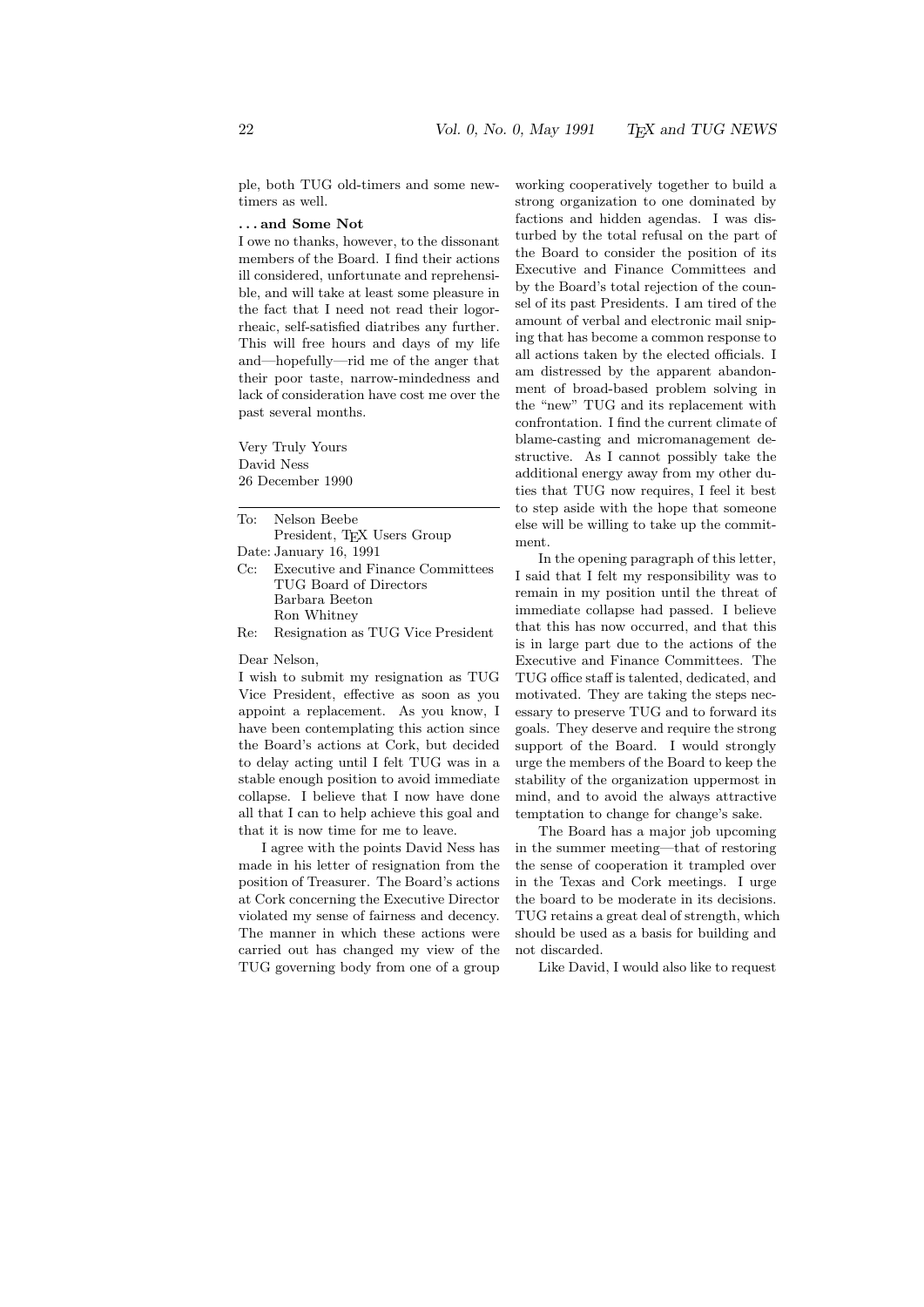that this letter be printed in a forthcoming TUGboat. In part, I want to do so, to try and provide my perspective to the membership of TUG. One's view of TUG varies dramatically, depending on what one's connection is with the organization. I feel it important to separate in one's mind the view of those interested in TUG for TEXrelated reasons and the view of those interested for organizational reasons. Although the organizational structure is rather unstable, I believe that the technical functions have been unimpeded—TUGboat and TeXHaX continue publication, the preparations for the annual meeting are ongoing, and the TUG office is functioning and continuing to provide day-to-day services to the membership.

I would like to crib another of David's thoughts, and express my thanks to the present and former members of the Executive and Finance Committees, to the former Executive Director, and to the TUG office staff. I only wish that the rest of the Board and the membership as a whole could have witnessed the effort and attention that they have paid to TUG.

In closing, I would like to say that there is no doubt in my mind that every member of the board has the best interests of TEX and TUG in mind and believes that the actions they are taking are to further TEX and TUG. It is tragic that actions taken with such good intentions are resulting in so much upheaval and distrust.

February 13, 1991 Nelson Beebe President, TUG

#### Dear Nelson,

This letter is to advise you of my resignation as Secretary of TUG. Since I have not discussed this decision with you, the choice of effective date is left to you. My preference is that the resignation be accepted immediately, but if you desire that I retain the office for a brief period, this is acceptable to me. Considering the events that TUG management has experienced since the Texas 1990 meeting, and the other resignations, I think it important to advise you of the reason for my decision. Of course, this correspondence may be distributed to the Board and to the membership. If distributed, I ask that the entire contents be used.

I believe that the Board desires to change the composition of the Executive and Finance Committees. First, I am confident that the Board, as a body, feels that a change is essential to the future of TUG. I do not want to impede anything that will enhance the future of TUG. Over the years, I have always encouraged individual members to speak out and promote changes that they believed to be important to TUG's growth and management. I still encourage constructive comment and action. Second, the Board's approach to enhancing the future of TUG has been unacceptable to my standards of fairness, decency, and courtesy. This perspective is solely based on the manner the Board used to remove the past Executive Director. In my opinion, the person was removed for simply following the directions and guidance of the Executive and Finance Committees. Additionally, it appears to me that the Board was influenced by innuendo and was appealed to on the basis of personal prejudice. The embarassing realization is that I could have behaved as the majority of the Board; that is, the actions that have occurred lie within my concept of "ordinary" human behavior. I do not think that my not behaving in concert with the Board was extraordinary; it was more likely due to a difference in values and/or priorities. It is important that governing bodies have value and priority differences; when present in a community of respect, it is an effective way to provide representative government. As I do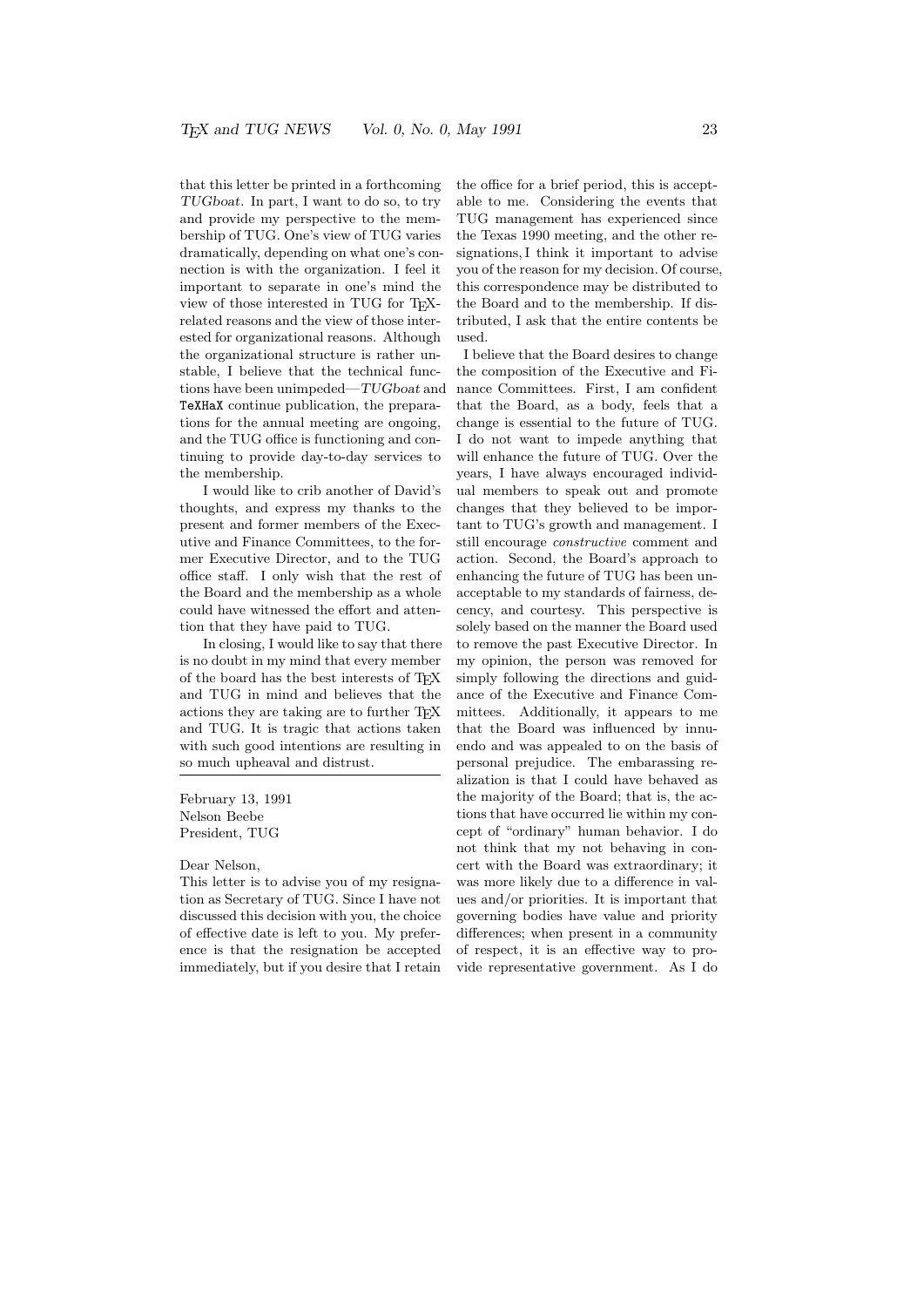not feel there is a "community of respect," my presence is an impediment rather than an aid. Finally, I want the best for TUG. And, I believe that all the Board members want the best for TUG. To my, my presence—considering my values and judgments—does not afford me the opportunity to contribute in my way toward the best for TUG. I am confident that Board activities will be more effective without me than with me.

The editor of TUGboat, Barbara Beeton, solicited commentary to David Ness' letter of resignation. David's comments are both elegant and are, I think to the point of some of TUG's problems. The elegance is in his requirement to retain and assert his values. David and I do not agree on many things, but I know he respects my being and expression and I cherish the experiences we have shared. I hope each Board member and each TUG member will reflect on David's comments, not in terms of just his position, but also his philosophy. In fact, the experience of working with the Executive Committee has been very rewarding to me and I think their efforts have been rewarding to TUG members.

I cannot end this correspondence without expressing my appreciation to the personnel at the TUG office, appreciation for tolerating and surviving this burst of growth by their employers. A fine group. And I hope the Board will be humane to Ron Whitney, a person who accepted a role to help TUG—it still confuses me why a person would enter this war zone.

Nelson, your interest in the future and potential of TUG has been pretty exciting to me. I am truly sorry that when the zeal and position connected, there was another problem that took priority. Yours truly,

Calvin Jackson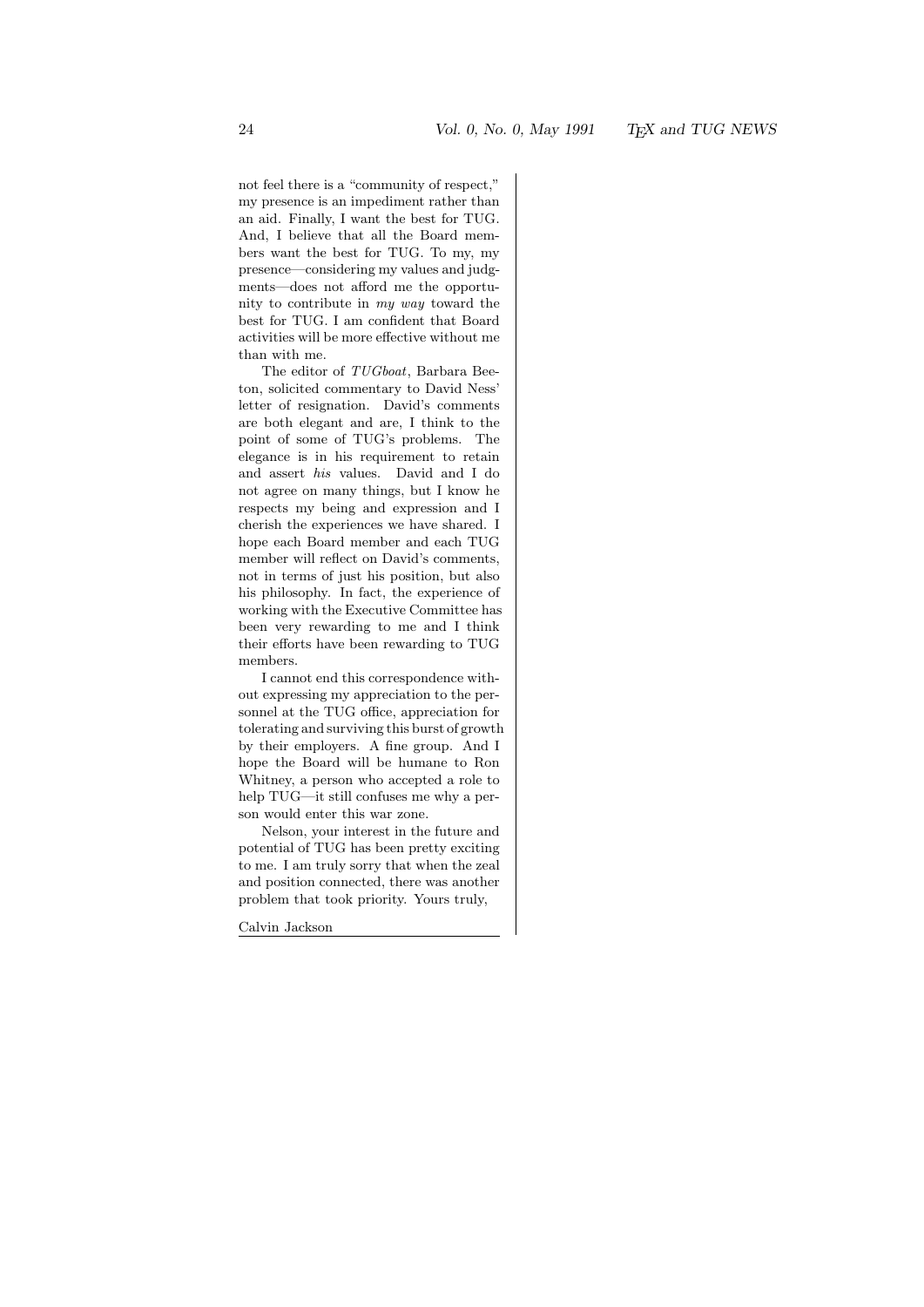### 1991 T<sub>F</sub>X Users Group Election

After lengthy discussions over several years, the Board of Directors decided at a meeting held on March 2–3, 1991, that TUG would be best served by a Board whose members are elected by the full membership. To that end, an Election Procedures Committee was appointed to devise procedures which will result, this fall, in the election of an entire new Board. The committee has now completed its draft. At press time, the draft procedures await final approval by the Board.

The size of the Board will change; under the new rules there will be a maximum of 15 elected Directors. Several non-elected vice presidents—elected officers of major TEX user associations outside the U.S.—will also remain on the Board. Of the regular officers, only the President will be elected by the full membership; the other three—Vice President, Secretary, and Treasurer—will be chosen by the Board from among the elected Directors, to ensure that that these new officers are familiar with the amount of work expected of them. For this transitional period, the current Board will select the next President at their July meeting in Dedham.

Candidates for any open office may be nominated either by petition or from the floor at the annual business meeting. A petition must be signed by the candidate (to signify acceptance) and by two other TUG members. (A petition form follows.) The deadline for receipt of petitions for this year is September 1. A member nominated from the floor at the annual meeting must notify the TUG office in writing within seven days to accept the nomination.

A short biography of the candidate (not to exceed 300 words) and a candidate's statement of purpose (about 100 words) should accompany the petition or acceptance letter. These statements will accompany the ballot sent to members, and may in some cases provide all the information that a member knows about a candidate.

Ballots will be mailed to all members about 30 days after the close of nominations. Marked ballots must be received no more than 5 weeks following the mailing; the exact date will be noted on the ballots.

Ballots will be counted by a disinterested party not part of the TUG organization. The results of the election should be available by the end of November.

All 15 regular positions on the Board will be up for election this yesr. This will make for a rather lengthy ballot. It is the Board's hope that all members of TUG will participate actively, either as candidates or by supporting the candidacy of others, and certainly as thoughtful voters.

> Barbara Beeton for the Election Procedures Committee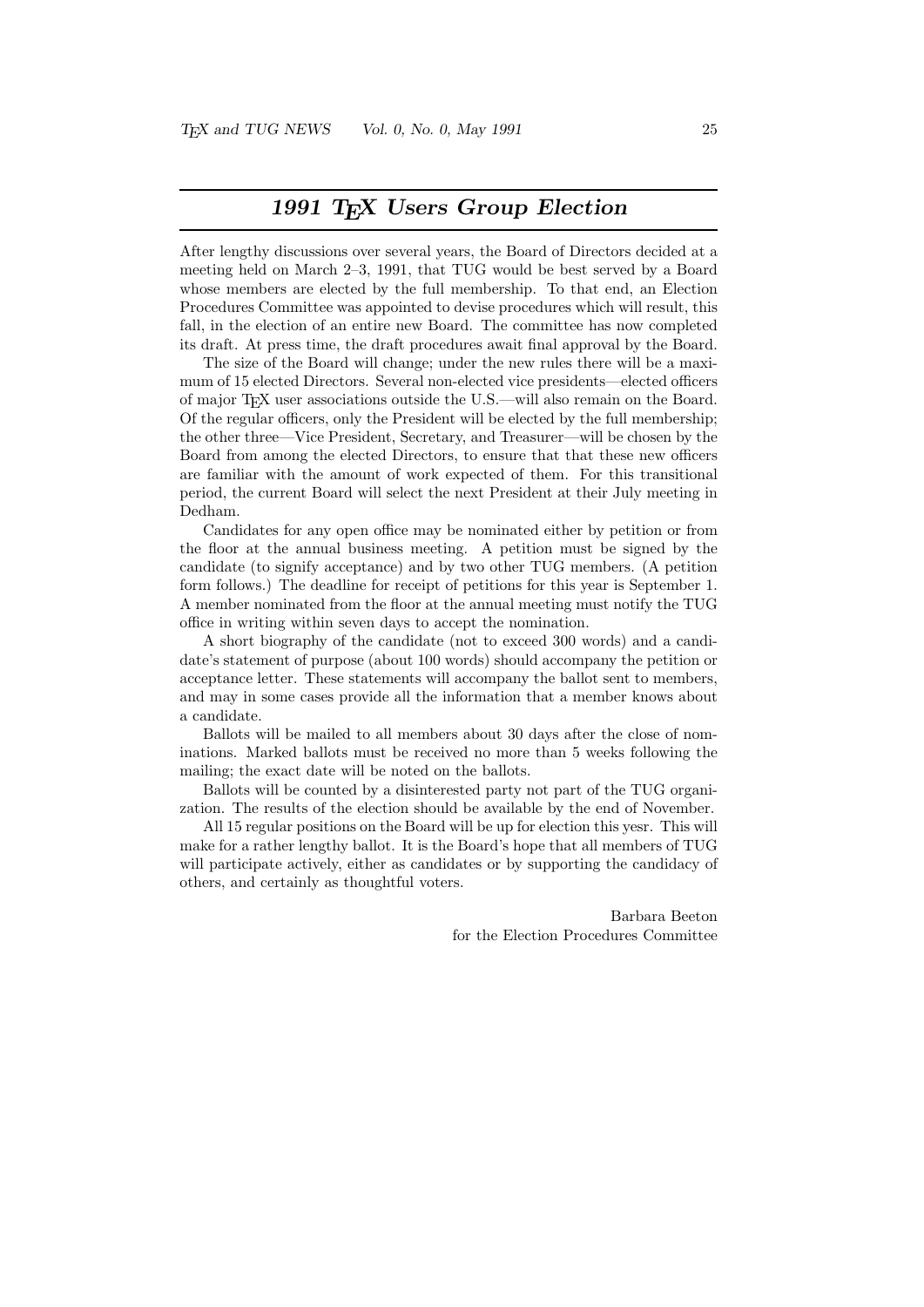## Nomination for 1991 TUG Board of Directors Election

Only current (1991) TUG members are eligible to have their names appear on this petition. The signatures of two (2) members are required in addition to that of the nominee. Type or print names clearly, exactly as they appear in the most recent TUG membership list or on a TUG mailing label; new members should enter the name which they used on their membership application form. Names that do not exactly match the TUG records will not be accepted as valid.

The undersigned TUG members propose the nomination of:

Name of nominee (signature) (date)

for the position of Member of the TUG Board of Directors, for a term beginning January 1, 1992.

Members supporting this nomination

| Nominated by<br>(please print) | Signature | Date |
|--------------------------------|-----------|------|
|                                |           |      |
|                                |           |      |

Return this petition to the TUG office (FAXed submissions will also be accepted). Petitions must be received in the TUG office no later than September 1, 1991.

T<sub>F</sub>X Users Group **FAX:** 401-751-1071 Nominations for 1991 Election P.O. Box 9506 Providence, RI 02940-9506 U.S.A.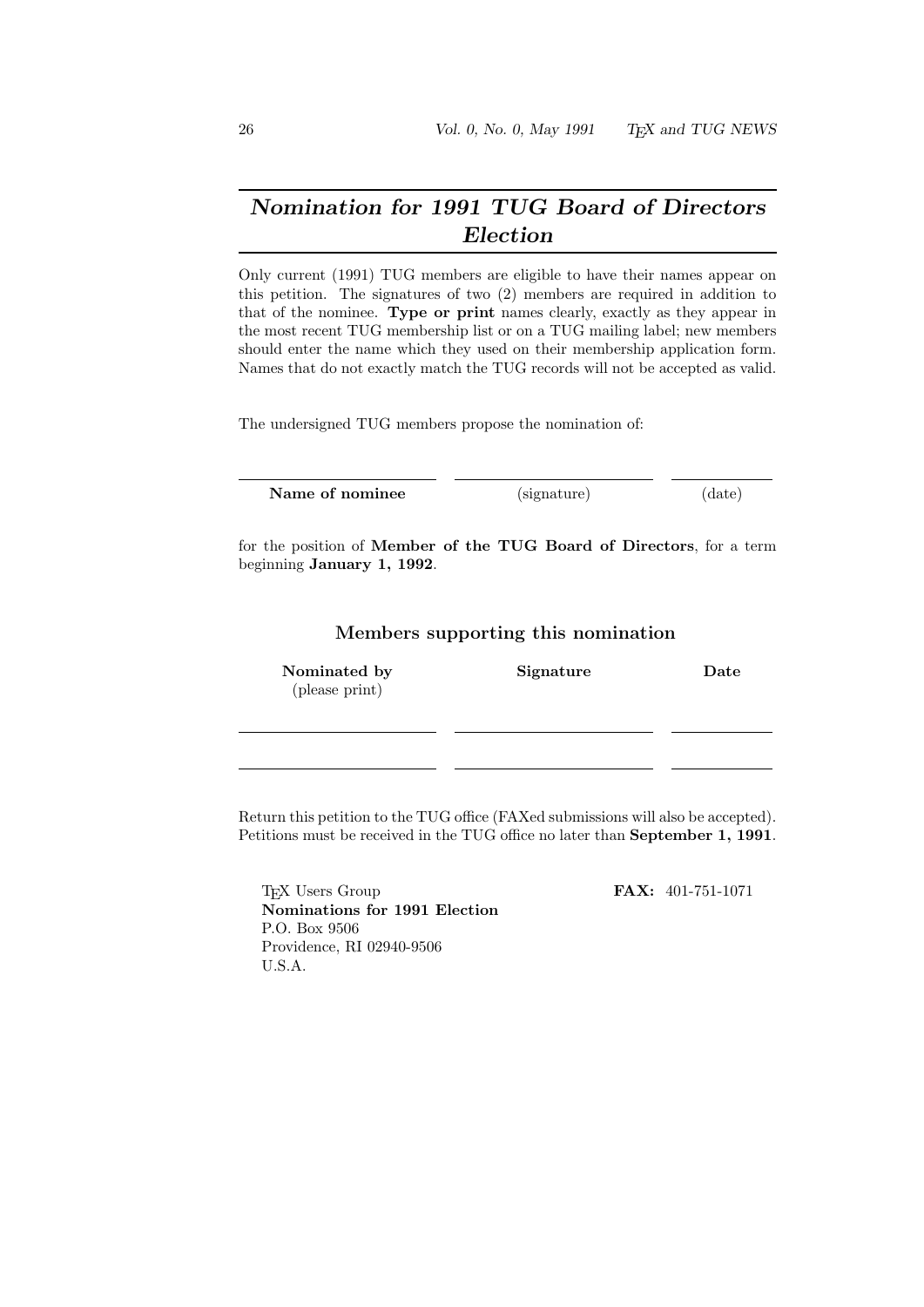### T<sub>E</sub>Xhax Tidbits TeXhax Digest Sunday, March 17, 1991 Volume 91: Issue 013 Moderators: Tiina Modisett and Pierre MacKay %%% The TeXhax digest is brought to you as a service of the TeX Users Group %%%<br>%%% in cooperation with the UnixTeX distribution service at the %%% in cooperation with the UnixTeX distribution service at the %%% University of Washington %%% Today's Topics: help for importing postscript files in latex Wanted: Armenian in TeX font names detex TUG Conference Proceedings Summaries AT&T patent => X will not be free. Standardization of TeX names for Adobe PostScript fonts. Re: Standardization of TeX names for Adobe PostScript fonts. -----------------------------------------------------------------------------

Look familiar? To the thousands of T<sub>E</sub>X users who have network mail access, reading T<sub>EX</sub>hax is a part of their daily or weekly (well, ok, monthly) ritual. TEXhax is an electronic newsletter moderated by Tiina Modisett and Pierre Mackay at the University of Washington/Seattle. However, many TUG members do not have access to TEXhax; and many TEXhax users are not TUG members. And many users of T<sub>E</sub>Xhax are not aware of the fact that TUG is in large part responsible for the continued availability of TEXhax: TUG contributes some \$10,000 per annum to maintaining this vital open news forum.

A regular column in this newsletter, summarising the main items of interest in recent issues, would allow the entire TUG membership to benefit from the tremendous amount of information which flows electronically via TEXhax. It would bring back to TUG members some of their investment in supporting TUG, and would also bring a better appreciation of TUG's involvement in providing services to the T<sub>EX</sub>-using community, regardless of their membership in the user group.

A volunteer or volunteers for this work would certainly be welcome. Send an outline of what you would do, what you would like to see in this space, to tug@math.ams.com, and mark the Subject line TeXhax column. Suggestions for names for the column are also invited.

Past volumes of TEXhax are available on floppy diskette in Jon Radel's collection of T<sub>E</sub>X- and METAFONT-ware for Microcomputers. This collection is now being distributed by the TUG office in Providence. Contact the TUG office at tug@math.ams.com for a full catalogue or further details.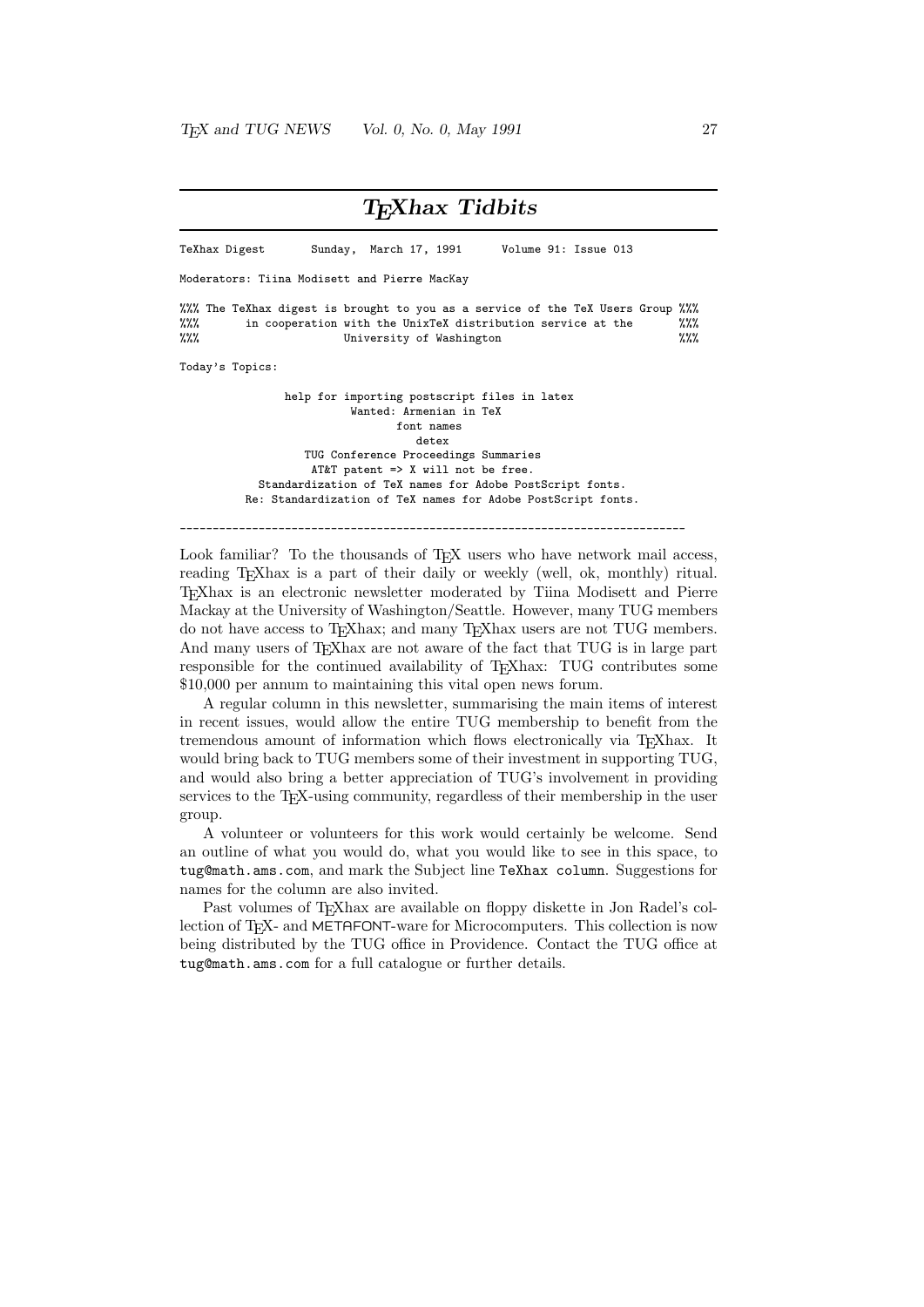## Update: 12th TUG Annual Meeting July 15–18, 1991

The 1991 Annual Meeting of the T<sub>EX</sub> Users Group is shaping up well, and the promotional brochure should have reached you all by now. Here are some updates on the program:

- 1. There will be a Hospitality Suite this year (an oft-made suggestion in the past). Look for the signs at the Dedham Hilton when you arrive on Saturday or Sunday, July 13–14, 1991 (8 a.m. to 10 p.m.).
- 2. Alan Hoenig will present a 30-minute Introductory Talk to TEX, which will be of particular interest to newcomers to T<sub>E</sub>X to TUG. The talk will take place Monday, July 15th, 8:30 a.m. in the main ballroom.
- 3. There will be a Keynote Speaker (to be announced) on Monday, July 15th, 9:15–10:00.
- 4. There will be two Networking Lunches, one on Monday (as announced) and a second one for Thursday. Return your form to the TUG office as soon as possible. Sign up early and be counted!
- 5. There will be three workshops on each of the first three days. Sign up at the registration desk. Correction: The workshop "Modifying manmac to Suit the Publisher" will be led by Dan Olson, not Mimi Lafrenz; both are from Electronic Technical Publishing, not the firm indicated.
- 6. On Wednesday, July 17th, have Lunch with the Board. Members of the board of directors will be making themselves available so you can talk to them. Talk about TUG as an organisation, make suggestions for the various committees to consider, volunteer your time and/or expertise, find out what it takes to be a board member.
- 7. On Thursday, July 18th, to close off the four days, we will have an Historical Round Table. Come meet some of the "names" in the TEX community; listen to reminiscences anecdotes and stories about the development of TEX, early early implementations on various systems, and how some of us became involved with  $TFX$  — not everyone was from the Math or Systems Engineering departments! Some come from English, linguistics, office management, and so on.
- 8. A LISTSERV address has been established at Texas A&M (thanks to Tom Reid) for posting queries to be used in the annual Questions and Answers session at the meeting. Send queries to: tug-q@tamvm1.tamu.edu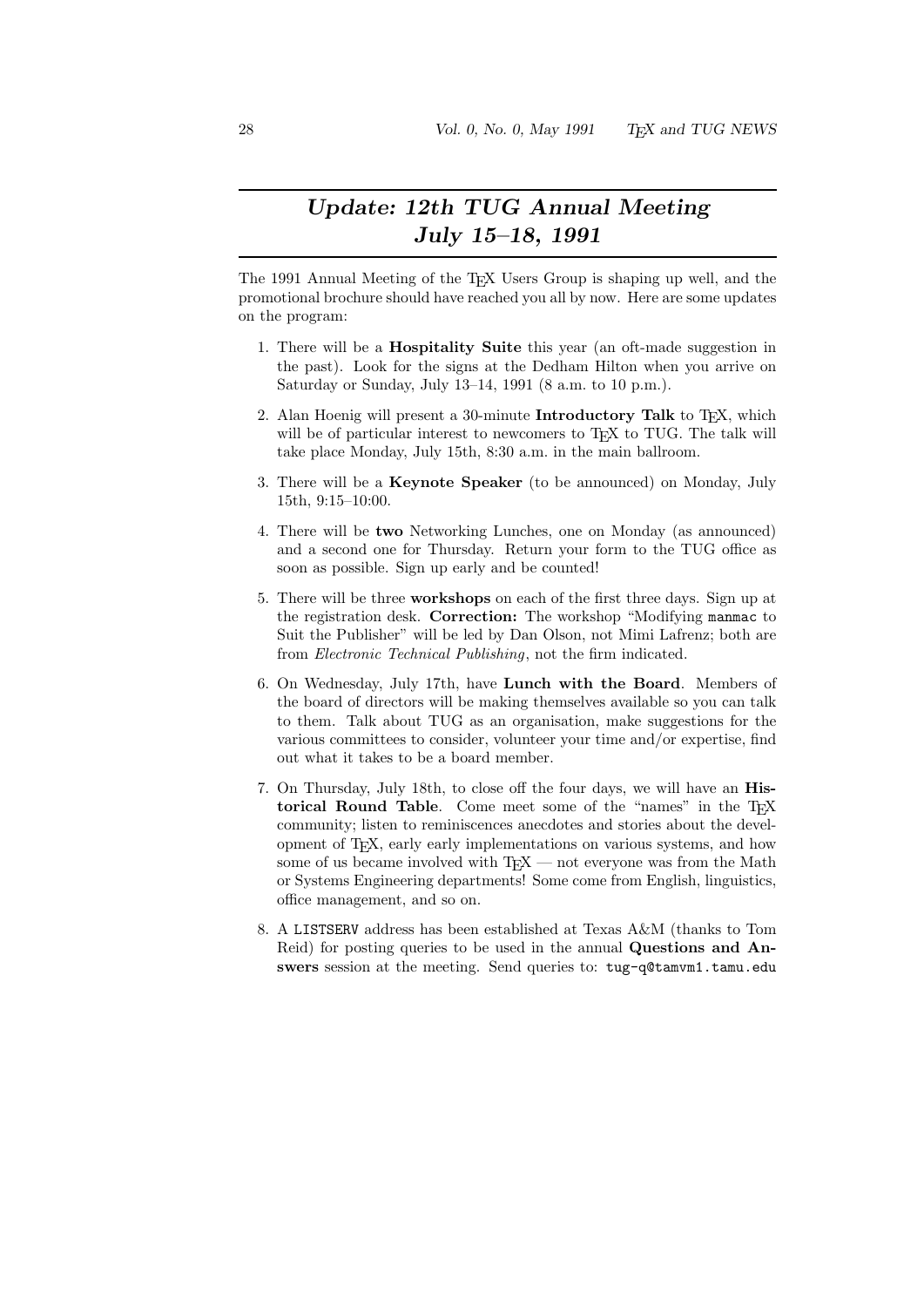or tug-q@tamvm1.bitnet. Remember: you won't get an answer to your posting — this is just a place to send queries for use at the July meeting.

- 9. There will be a PC and a Mac set up for a software exchange, with lots of software available for copying. If you have macros you'd like to share, bring them and add them to the collection. Bring your own disks.
- 10. And here's another way to share your ideas I'm calling it  $\text{Admin.TeV}$ . Bring samples (hardcopy of input/output) of office-related documents, such as letterheads, memos, forms (FAXes, invoices, whatever), anything that you use in an administrative/office context, produced with TFX or IATFX. We'll post it, and you can show off what you do with T<sub>EX</sub>. Share your expertise with colleagues; find something that you've always needed. Try to keep the input/output to a page or two; bring the macros too if you want, and put them on the software exchange machines.
- 11. New this year an on-site  $T<sub>E</sub>Xpert!$  A variety of people will be donating their time to sit at a machine, and try to help you solve your problems. Sometimes all it takes is a fresh set of eyes to look at your code; remember though that there's only so much you can ask of someone who's got a lot of questions lined up . . .
- 12. Program Changes: "The Realities of TEX as a College Textbook Publishing Program" (Mona Zeftel) has been replaced by "The Five C's: A Guide to Successful Publication Using T<sub>E</sub>X" (Colleen Brosnan, *Prentice*-Hall); "T<sub>E</sub>X's Role in a Computer Integrated Administration (CIA) Environment" (H. Petersen) has been withdrawn.

So! Make sure you send in your registration form now for this year's Annual Meeting! Pass the brochures around, make copies of the form, and come and join us for a truly dynamic meeting. Don't forget: everything takes place at the Dedham Hilton, July 15–18, 1991. Plan to arrive on the weekend and take in some of the sights in and around Boston; pop into the Hospitality Suite and see who's there; take a swim in the pool or a walk around the park-like grounds of the hotel. Make this an enjoyable conference — relax and talk  $T<sub>F</sub>X!$ 

> Christina Thiele TUG '91 Program Coordinator May 1991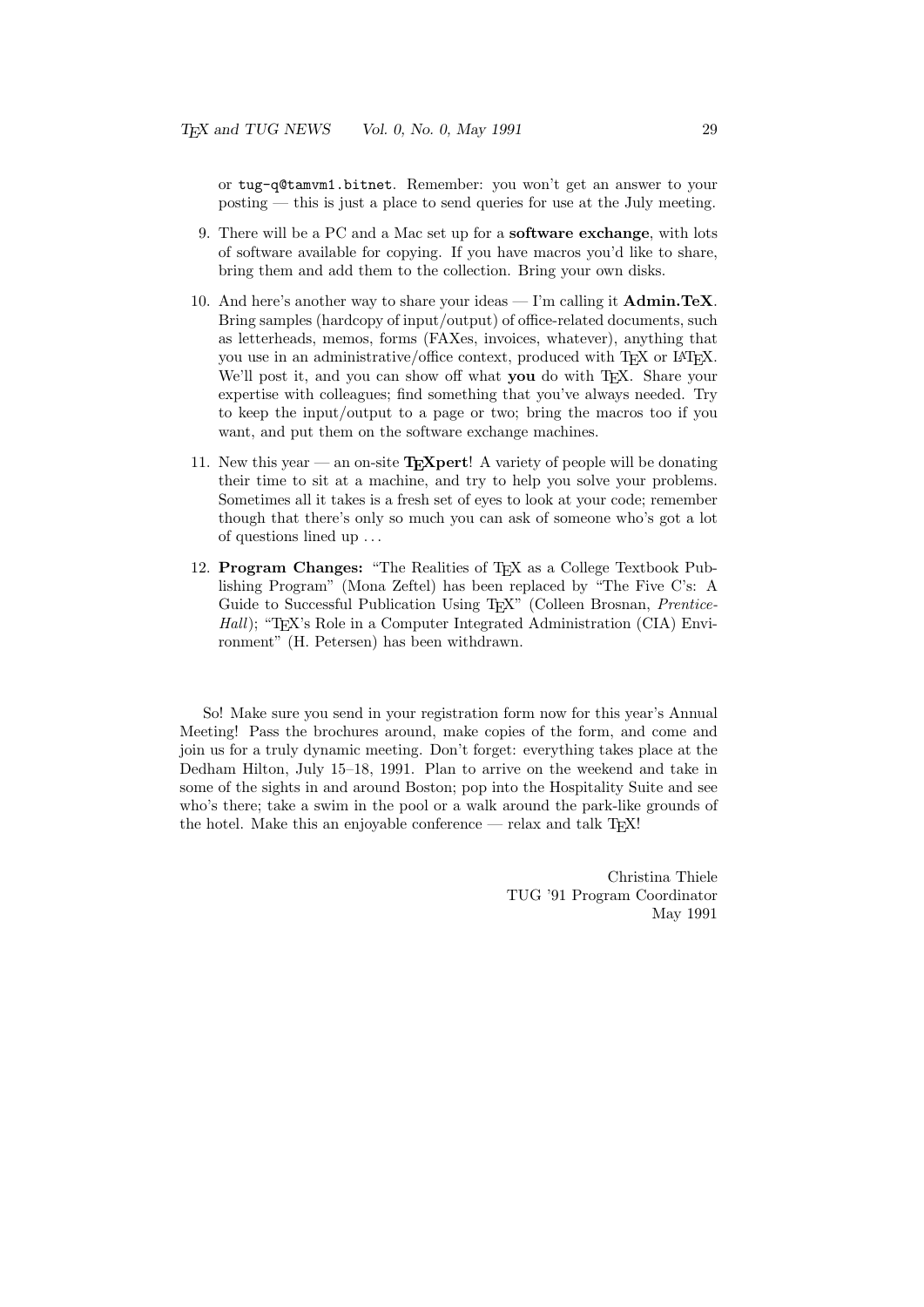## "Hey  $-$  it works!"

Are there little tricks you use that you don't even think about? Tricks that you figure are too trivial, or too inelegant to be of interest to other T<sub>E</sub>X users? A lot of TEX and LATEX users are just looking for a quick fix now and then; and a lot of us who've been using the programs for a while have our favourite little tricks.

Send in some of your best samples of sleight of hand ... or code. Consider this a forum for sharing and exchanging helpful hints — but they'd better work! This isn't a test site for your almost-ok ideas — test the thing and make sure it's bug-free. And one more thing: items show in this column do not pretend to be the best or all-purpose solution to little problems. They show one way to deal with a specific problem in a specific context. Don't attack a hack — send in a better one!

Here are a few of my own offerings, which may be howlers to some, but "Hey — they work!".

### Some applications for **\llap**

The following would work with either plain T<sub>E</sub>X or L<sup>AT</sup>EX; I use macro packages which are refinements and variations on the basic manmac file.

### Blank Boxes

Some might view this as a throw-back to the typewriter era  $\dots$  but the TEX control sequences  $\lambda$  and  $\rho$  (and  $\lambda$  can come in awfully handy (see the  $T<sub>F</sub>Xbook$ , pp. 82–83; see also pp. 189, 340–341 for some more suggestions). And if you add \raise and \lower, then there are quite a few things you can do, along with \kern to do the fine tuning.

Essentially, these are commands to "back up" or "go forward", to "go up" or "down", and then move a shade to the left or right.

One item I once needed was a small box (in a semiotics paper, for some reason). LATEX users have  $\Box$  which yields  $\Box$ ; but plain TEX users have to build them from scratch. One way to get a box is to lap a math mode \sqcup back over a math mode \sqcap, like this:

#### \def\blankbox{\$\sqcup\$\llap{\$\sqcap\$}}

and you get this:  $\Box$ . Note that it's a bit different from the LAT<sub>EX</sub> box.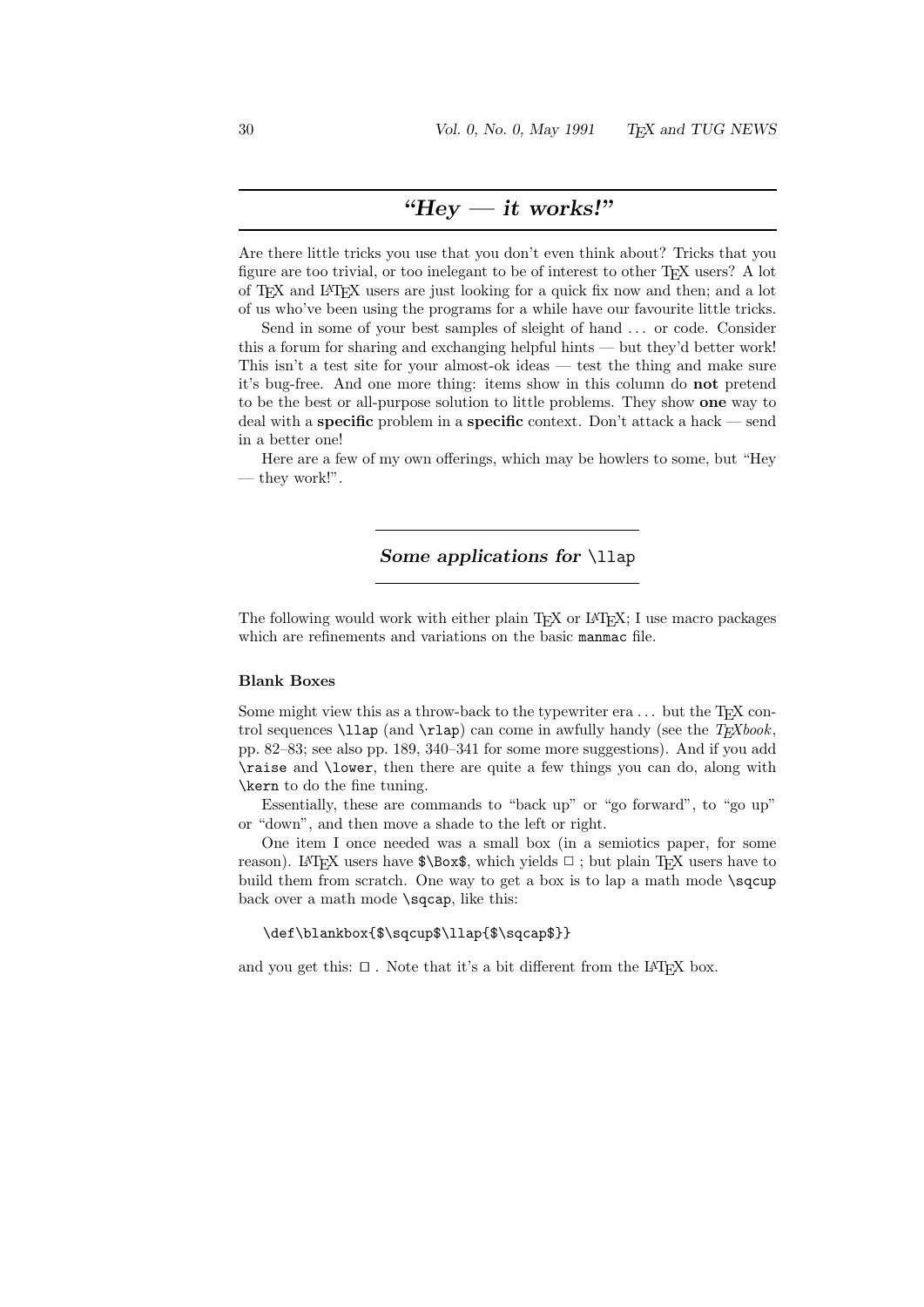#### Thorns: upper and lower case, roman and italic

My background is linguistics, phonetics in particular. Sometimes when you need a character only once or twice, a quick solution is called for. Here's one for a lowercase "thorn" (thorn appears in Scandinavian texts and in Old English, for example). For the lowercase thorn, print a p on top of a b, using \llap and you get: b (this also works if you're in an italic group:  $\dot{b}$ . Yes, there's that little serif from the p, but if your alternative is to hand-draw the character, consider using this rough replacement:

#### \def\thorn{b\llap{p}}

If you need a capital thorn, it gets a bit strange: define a very large font to get a big "el" to serve as the "stem" of the letter l; then back a capital <sup>O</sup> onto it:

\font\bigl=cmr10 scaled\magstep2% %% for a large roman stem

%% UPPER CASE Thorn:

\def\Thorn{{\lower.47ex\hbox{\bigl l}}\kern.46em{\llap{0}}}

So here's a capital Thorn (roman style): Dis is it.

#### And some more . . .

h\llap{\lower2ex\hbox{\u{}} is for an h with a breve sign underneath (I think it was for some kind of a voiceless velar fricative), which an author needed: h .

Another paper needed some very, very small equals signs between characters. Using  $cm\tau$ 5, the equals are still too large  $=$  and would need to be raised. So, looking for something that's even shorter, you come to the hyphen. Backing up with  $\lambda$ llap isn't enough, because that would just overprint, so you have to raise one of the hyphens:

```
\def\qq{-\llap{\raise.3ex\hbox{-}}}
```
and-then-use-it  $\dots$  well, it's got a very restricted usage.

But the point is, you can create all sorts of make-do characters by combining existing ones and controlling their position, relative to one another. And in a pinch, they'll do the job.

```
n \quad n \quad n
```
Perhaps this playing around with some fairly simple commands will be an incentive to the hundreds and thousands of  $T_F X$  and  $IAT_F X$  users out there. Send in your own favourites. Explain the context (e.g., mainly in text, mainly in math, something specific to a particular LAT<sub>EX</sub> environment). Let's make this an exchange forum for all users of all programs.

See the inside front cover for information on submissions.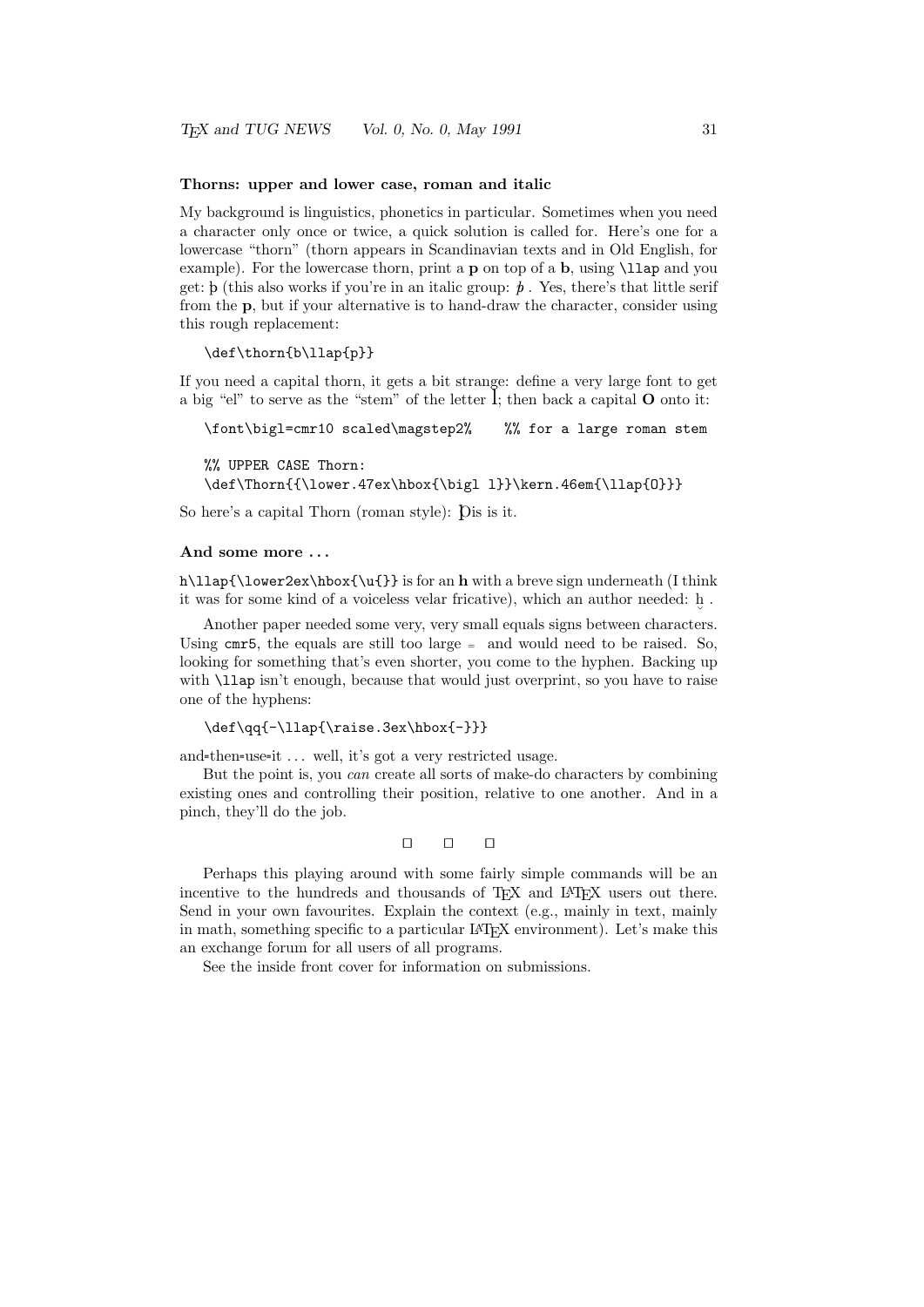| $J$ une $13$         | Stockage de documents (last in Contact: Mme Tourteau,<br>a lecture series "Les documents EDF-GDF/STI,<br>$\acute{e}$ lectroniques")<br>Paris, France | 21, rue Joseph Bara,<br>F-92132 ISSY-LES-<br><b>MOULINEAUX</b><br>$+33$ 1 44 26 87 32                                                                                 |
|----------------------|------------------------------------------------------------------------------------------------------------------------------------------------------|-----------------------------------------------------------------------------------------------------------------------------------------------------------------------|
| <b>July 15-18</b>    | TUG '91:<br>"T <sub>F</sub> X Inroads into Publishing"<br>Dedham, Mass. (suburban<br>Boston)                                                         | TUG Office<br>401-751-7760<br>Fax: 401-751-1071<br>tug@math.ams.com                                                                                                   |
| Sept.23-25           | EuroT <sub>F</sub> X 91:<br>6th European TEX Conference<br>Paris, France                                                                             | Contact GUTenberg,<br>B.P. 21,<br>F-78350 JOUY EN JOSAS<br>$+33$ 1 34 65 22 32<br>Fax: $+33$ 1 34 65 20 51<br>gut@irisa.irisa.fr                                      |
| Sept. 26             | GUTenberg '91 Conference:<br>"Technical and Scientific<br>Publishing" Paris, France                                                                  | Contact: GUTenberg<br>(see address above)                                                                                                                             |
| Sept. $30-$<br>Oct.3 | Computer Publishing<br>Conference<br>San Jose, California                                                                                            | Contact:<br>Seybold Publications<br>213-457-5850                                                                                                                      |
| Oct. $1-3$           | Desktop Publishing in<br>Astronomy and Space Sciences<br>Strasbourg, France                                                                          | Contact: André Heck,<br>Observatoire Astronomique,<br>11, rue de l'Université,<br>$F-67000$ Strasbourg<br>$+3388358222$<br>Fax: $+3388250160$<br>heck@frccsc21.bitnet |
| Oct. $15-16$         | RIDT91:<br>The 2nd International<br>Workshop on Raster Imaging<br>and Digital Typography<br>Boston, Mass.                                            | Contact: Robert A. Morris<br>617-287-6466<br>ridt91-request@cs.umb.edu                                                                                                |

Upcoming Events

Note: Course information will appear in TUGboat 12, no. 2. For more information on conferences or courses, contact the TUG office (address on inside front cover).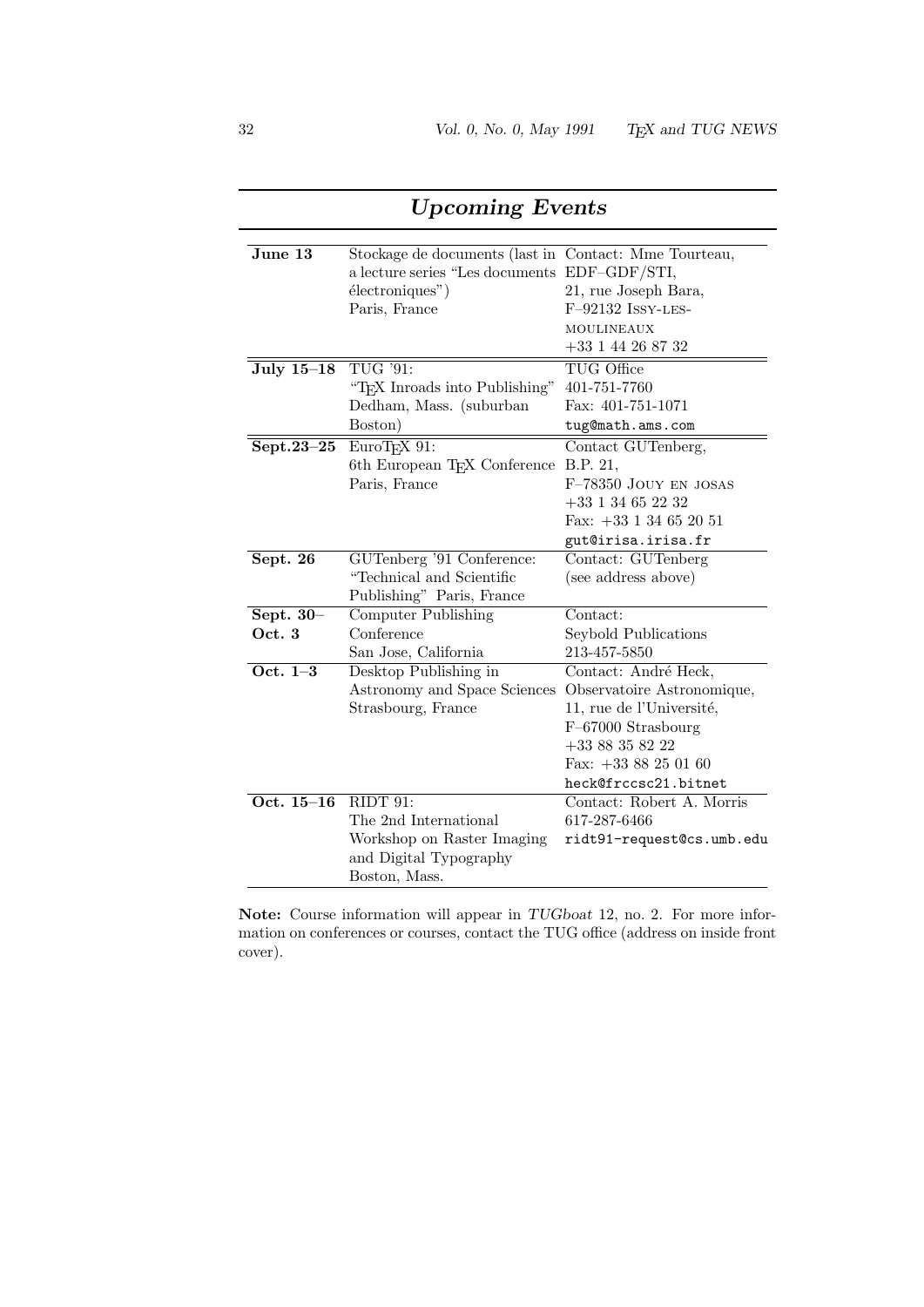# TEX and TUG NEWS Table of Contents

| $Editorial \dots \dots \dots \dots \dots \dots \dots \dots \dots \dots \dots \dots \dots \dots \dots \dots$ | $\mathbf 1$    |
|-------------------------------------------------------------------------------------------------------------|----------------|
| jeep: A General Purpose Style File                                                                          | 3              |
|                                                                                                             |                |
|                                                                                                             | 5              |
| TFX in the Soviet Union<br>Theo Jurriens $\dots \dots \dots \dots \dots \dots \dots \dots$                  | 5              |
| New LISTSERV for Greek TFX Users<br>Yannis Haralambous                                                      | 6              |
| The Truth about T <sub>F</sub> X                                                                            |                |
|                                                                                                             | 6              |
| A Message from the Board of Directors                                                                       | $\overline{7}$ |
|                                                                                                             | $\overline{7}$ |
|                                                                                                             | 8              |
| Summary of TUG Board of Directors Meetings                                                                  | 11             |
|                                                                                                             | 11             |
|                                                                                                             | 15             |
|                                                                                                             | 20             |
|                                                                                                             | 25             |
| Nomination for 1991 TUG Board of Directors Election                                                         | 26             |
|                                                                                                             | 27             |
| Update: 12th TUG Annual Meeting $\ldots \ldots \ldots \ldots \ldots \ldots$                                 | 28             |
| "Hey — it works!" $\ldots \ldots \ldots \ldots \ldots \ldots \ldots \ldots \ldots \ldots \ldots$            | 30             |
| Some applications for \11ap                                                                                 | 30             |
|                                                                                                             | 32             |
|                                                                                                             |                |